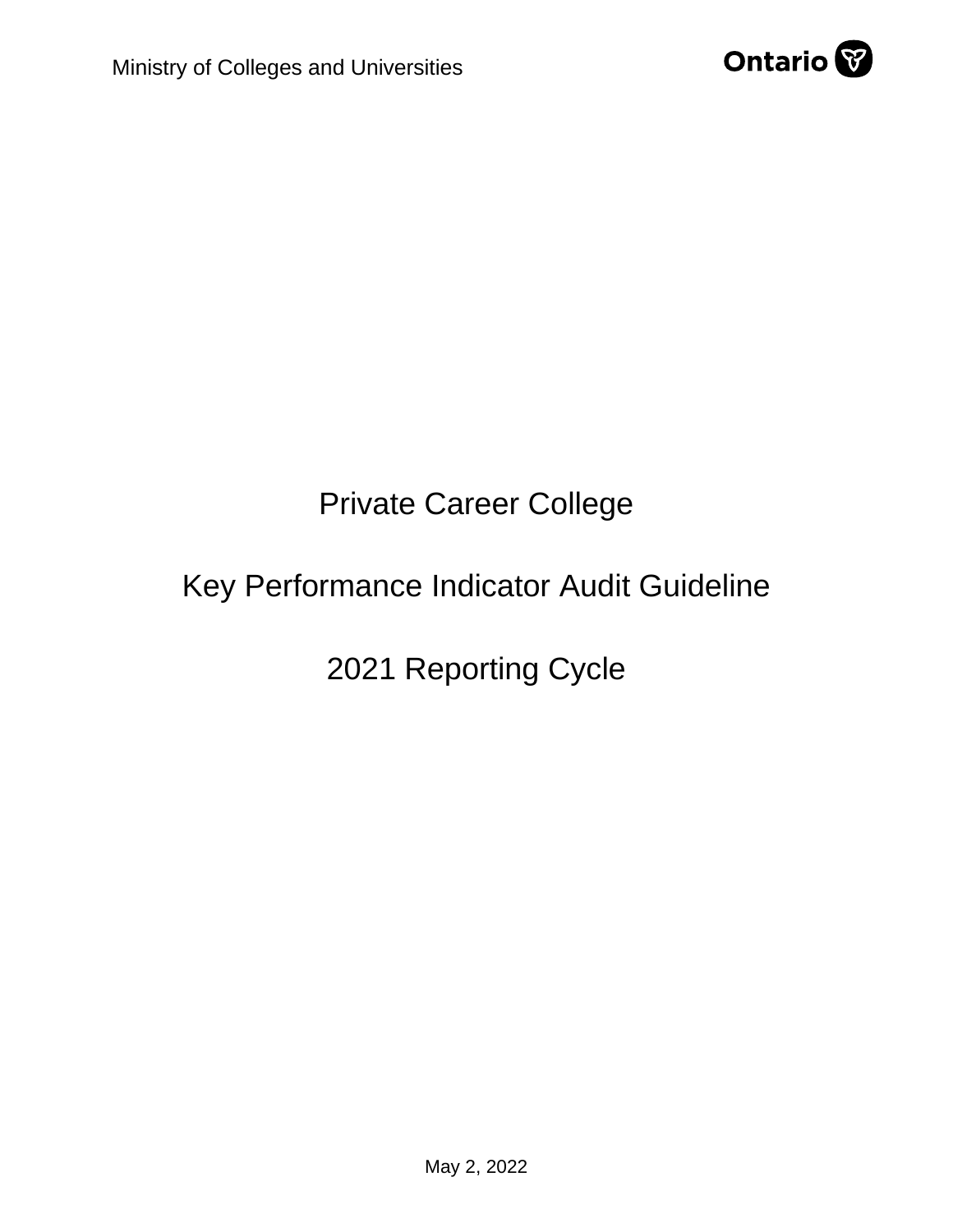#### **TABLE OF CONTENTS**

| 1. |                                                                                 |
|----|---------------------------------------------------------------------------------|
| 2. |                                                                                 |
| 3. |                                                                                 |
| 4. |                                                                                 |
| 5. |                                                                                 |
| 6. |                                                                                 |
| 7. |                                                                                 |
|    |                                                                                 |
| 8. |                                                                                 |
|    |                                                                                 |
| 9. |                                                                                 |
|    |                                                                                 |
|    | 11. Amending Data Files after Submission of the Audit Report 11                 |
|    |                                                                                 |
|    |                                                                                 |
|    |                                                                                 |
|    |                                                                                 |
|    |                                                                                 |
|    | Appendix A. Auditor Report Templates - 2021 Reporting Cycle 14                  |
|    |                                                                                 |
|    | Template A.2 (for PCCs registered between May 1, 2020 and April 30, 2021). . 16 |
|    | Schedule A: Error Report Template (to be attached to the audit report) 18       |
|    |                                                                                 |
|    |                                                                                 |
|    |                                                                                 |
|    |                                                                                 |
|    |                                                                                 |
|    |                                                                                 |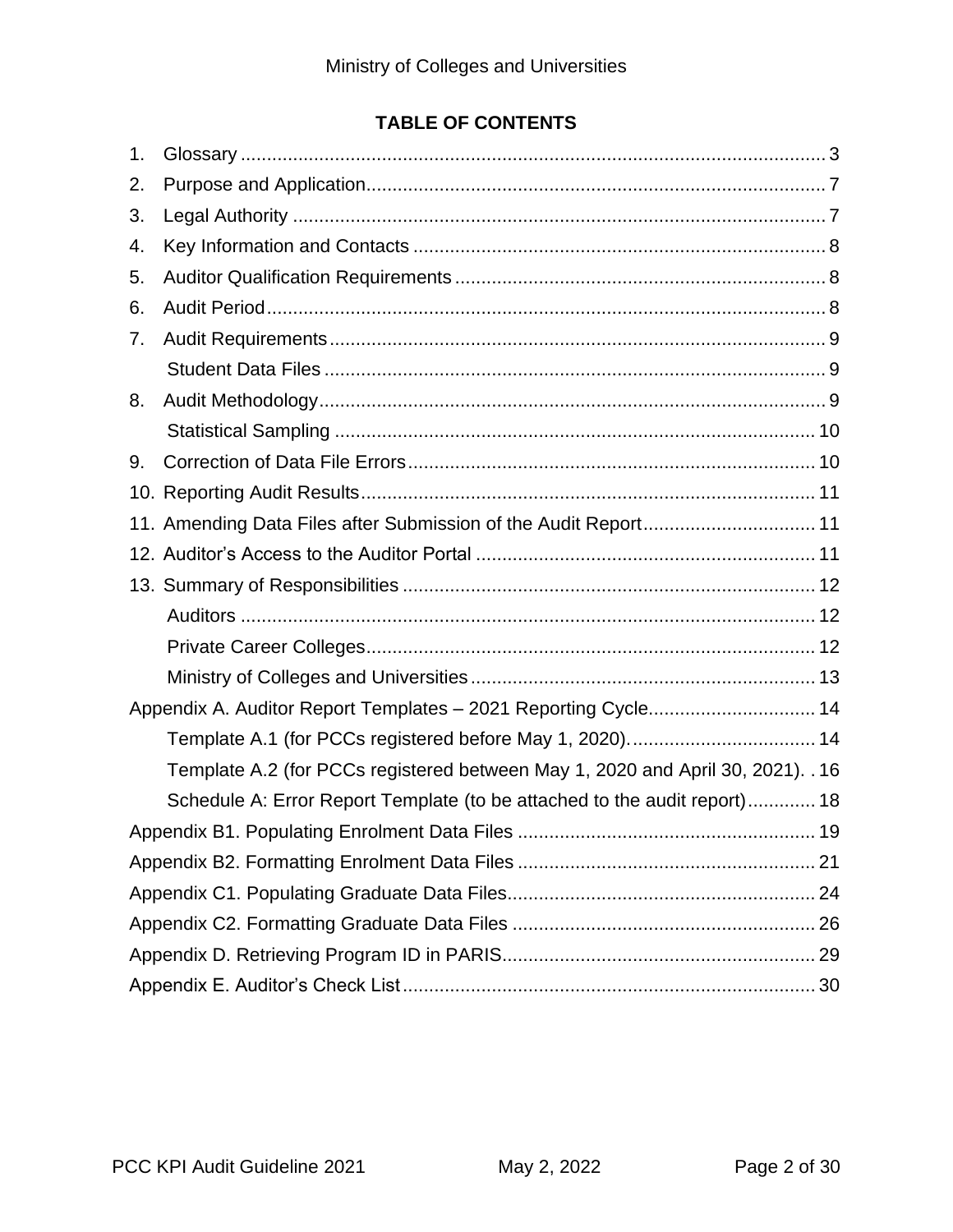### <span id="page-2-0"></span>**1. Glossary**

- a) Audit Period: The period within which the PCC auditor must audit enrolment and graduate data files for the associated collection cycle to provide the ministry with assurance that the information in the files has not been misstated.
- b) Data Upload Window: PCCs must upload employment and graduate data files to the [PCC KPI Portal](https://reporting.forumresearch.com/PCC/Login.aspx) three times (data upload windows) a year. The table below provides the timelines for each data upload window, as well as the corresponding enrolment or graduation term for which the data is to be uploaded (see "Term").

| <b>Upload</b> | <b>PCC's Enrolment/Graduation Term</b>                                                                                                                                                                                                                                                                     | <b>Upload timeline</b>              |
|---------------|------------------------------------------------------------------------------------------------------------------------------------------------------------------------------------------------------------------------------------------------------------------------------------------------------------|-------------------------------------|
| 1             | All PCCs - Winter (Students who enrolled or<br>graduated between January 1 and April 30, 2021)<br>PCCs that were registered or opened a new campus<br>after April 30, 2020, and have not submitted KPI files<br>for 2020 must also upload all 2020 enrolment and<br>graduation data for the PCC/new campus | October $6-$<br>December 6, 2021    |
| 2             | Summer (Students who enrolled/graduated between<br>May 1 and August 31, 2021)                                                                                                                                                                                                                              | November $1 -$<br>December 31, 2021 |
| 3             | Fall (Students who enrolled/graduated between<br>September 1 and December 31, 2021)                                                                                                                                                                                                                        | February $1 -$<br>March 31, 2022    |

- c) Entrant: a student who enrols in a vocational program and does not withdraw from the program before its defined grace period. Students who are enrolled in nonvocational program are NOT considered entrants for the purposes of KPIs. See below for definitions of vocational and non-vocational programs.
- d) File Reference Number: A unique confirmation number that is assigned by the **PCC** [KPI Portal](https://reporting.forumresearch.com/PCC/Login.aspx) to each successfully uploaded enrolment or graduate file.
- e) First Time Reporters: Newly registered PCCs and newly approved campuses that have not participated in a previous KPI collection cycle. These PCCs and campuses must report enrolment and graduate from the time they begin operating.

**Note:** Where a PCC or a campus started operating after April 30, 2021, this PCC's or campus's enrolment and graduate student data files must be uploaded but not audited during the 2021 KPI reporting cycle. These files will be audited as a part of the next reporting cycle.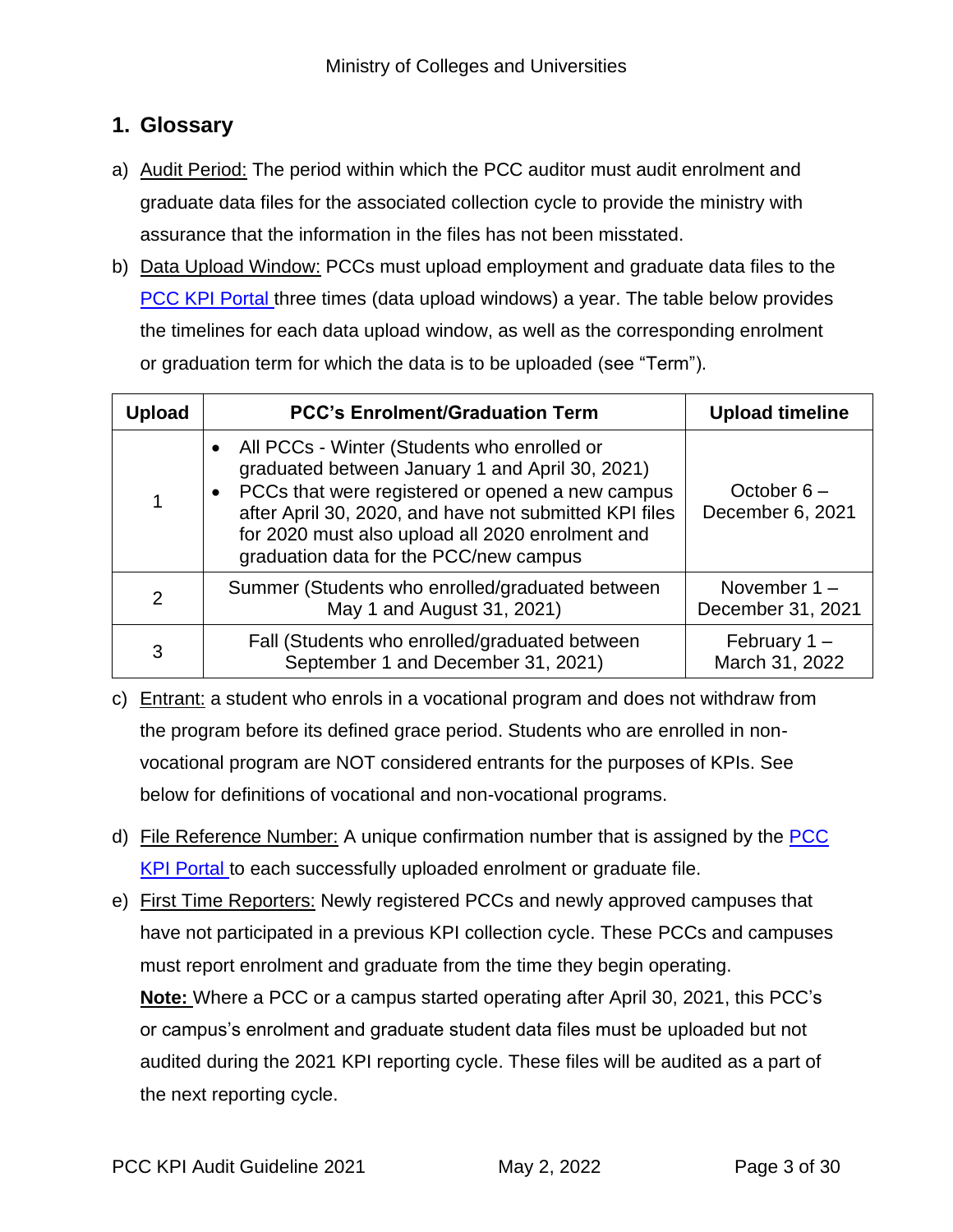- f) Grace Period: The period during which an entrant can withdraw from a vocational program without being considered to have enrolled in that program. The Grace Period is defined as the lesser of 25% of the program's duration (e.g., one week for every month) and eight weeks.
- g) Graduation Date: The date on which a student of a vocational program has completed all necessary academic and practical requirements of the program.
- h) Graduate: A former student of a Superintendent-approved vocational program who has completed all academic and practical requirements for this program.
	- Every graduate must be reported by the PCC in the graduate data file within three months of the end of the term during which they graduated.
	- For each graduate reported in the graduate data file there must also be a corresponding record in the enrolment data file.
	- Graduates of non-vocational programs are not to be included in the data files.
	- A student must not be reported as a graduate until he or she has completed all academic and practical requirements of the program, including practicums, work placements and co-operative education terms.
- i) Graduate Reporting: PCCs must upload student data files to the [PCC KPI Portal](https://reporting.forumresearch.com/PCC/Login.aspx) three times per KPI collection cycle (see "Data Upload Windows"). Historical graduates must also be audited for the first-time reporters.
- j) Graduation Allowed Period: The time period within which an entrant is expected to graduate. It is calculated as 200% of the program's duration in weeks (i.e., number of weeks in a program multiplied by two). For the purposes of KPI reporting, entrants who do not graduate within this period are deemed to have not graduated.
- k) KPI Auditor: A licensed public accountant in the province of Ontario as defined under the *[Public Accounting Act, 2004](http://www.e-laws.gov.on.ca/html/statutes/english/elaws_statutes_04p08_e.htm)*, who is engaged by a PCC to conduct an audit of the student data files.
- l) Non-Vocational Program: A program of instruction that, under the *[Private Career](http://www.e-laws.gov.on.ca/html/statutes/english/elaws_statutes_05p28_e.htm#BK1)  [Colleges Act, 2005](http://www.e-laws.gov.on.ca/html/statutes/english/elaws_statutes_05p28_e.htm#BK1)*, does not require Superintendent's approval. Non-vocational programs are not to be included in KPI data files. Refer to [the ministry's website](https://www.ontario.ca/page/exemptions-registration-private-career-colleges) for more information on non-vocational programs.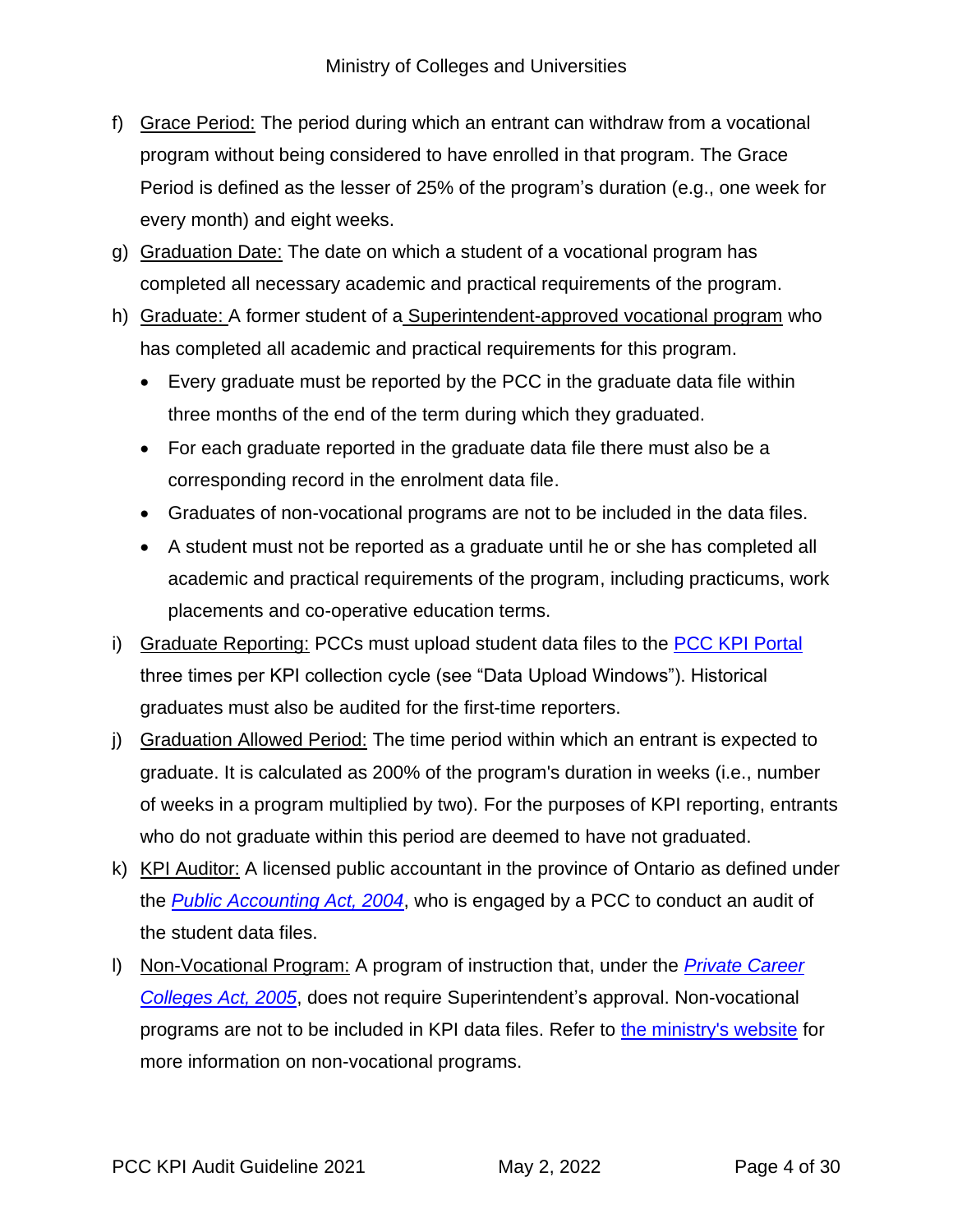- m) Null File: A non-altered student enrolment or graduate data file template that a PCC must upload to indicate that there were no entrants and/or graduates during a term.
- n) PARIS: Program Approval and Registration Information System that replaced the Registration Information for Career Colleges ("RICC") System in February 2019.
- o) PCC KPI Portal: Online portal<https://reporting.forumresearch.com/PCC/Login.aspx> that is maintained by the ministry's KPI service provider, Forum Research Inc., and where PCCs must upload their enrolment and graduate data files.
- p) Private Career College ("PCC"): an educational institution or other institution, agency or entity that provides vocational programs to students for a fee and pursuant to individual contracts with the students, but does not include a College of Applied Arts and Technology, a public university or a school as defined under the *[Education Act](https://www.ontario.ca/laws/statute/90e02)*.
- q) *[Private Career Colleges Act, 2005](https://www.ontario.ca/laws/statute/05p28)* ("PCCA"): Legislation that governs registered PCCs in Ontario which ensures they meet the standards determined by the Superintendent for offering vocational programs, as well as setting out requirements for advertising, refund policies, and instructor qualifications.
- r) Program Start Date: The date on which a student commenced training in a vocational program as documented in the student's contract with the PCC.
- s) Student Identification Number: Every student of a PCC's vocational program must be assigned a unique numerical identifier that is 15 characters or less. This number must follow the student from enrolment to graduation. The same number must be used if a student enrolls in more than one vocational program at the same PCC and if a student is transferred between programs of the same PCC.
- t) Superintendent of Private Career Colleges ("Superintendent"): An appointee of the Minister of Colleges and Universities who has been designated the authority to exercise the powers and perform the duties conferred or imposed upon him or her by or under the **PCCA**.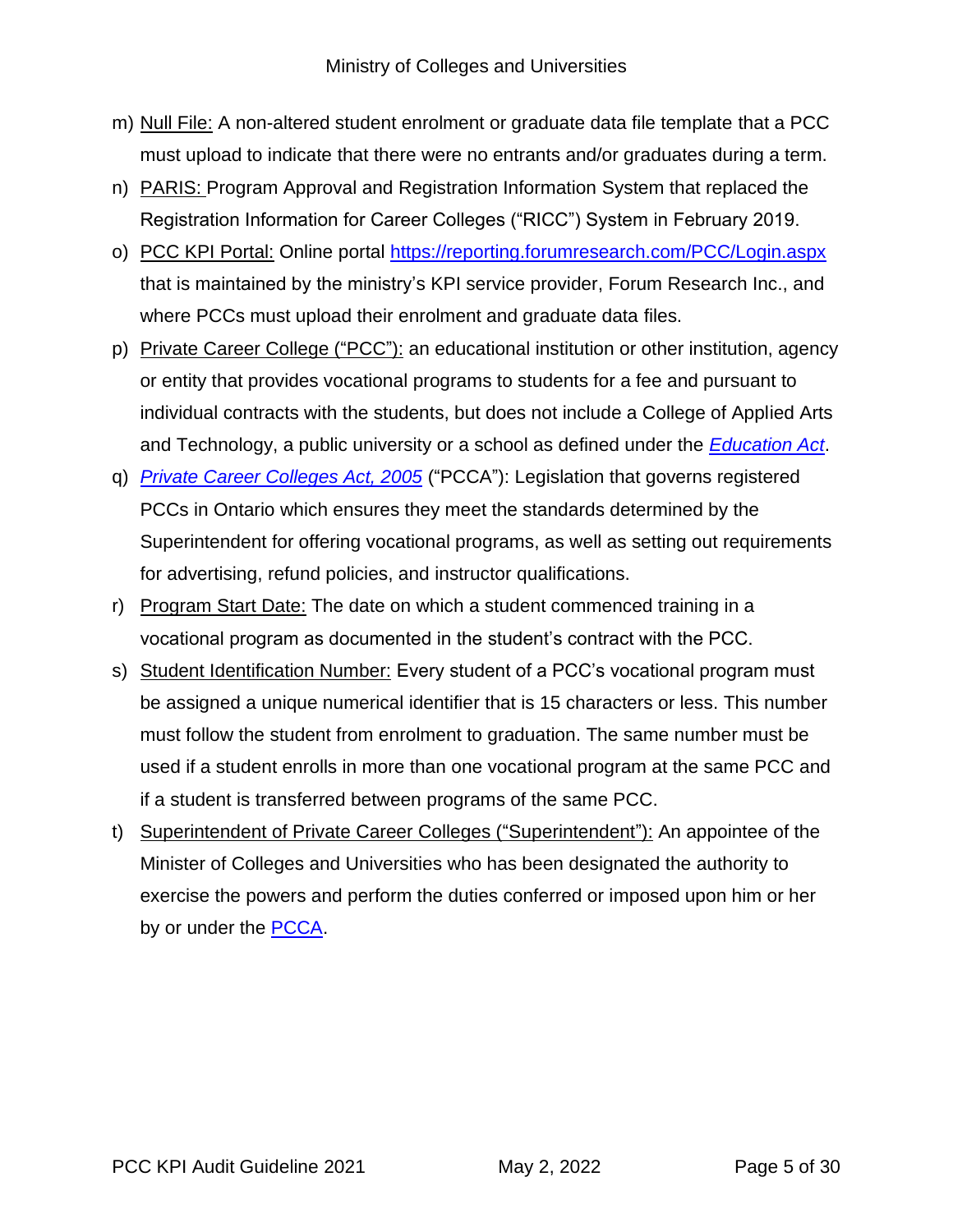u) Term (of enrolment or graduation): For the purposes of KPI reporting, each student is considered to have enrolled (started training) or graduated during a winter, summer or fall term as specified in the table below.

| <b>Term</b> | <b>2021 Enrolment or Graduation Date</b> |
|-------------|------------------------------------------|
| Winter      | January 1 - April 30                     |
| Summer      | May $1 -$ August 31                      |
| Fall        | September 1 - December 31                |

PCCs are required to upload enrolment and graduate student data files for each term during the associated data upload window (see "Data Upload Window").

- v) Transfer Student: A student who transferred from one vocational program to another within the same PCC (legal entity). Following a transfer, these students must be reported in the enrolment student data file using the Transfer Student field. For the purposes of KPI reporting, a student's movement between PCCs (legal entities) is not to be reported as a transfer.
- w) Vocational Program: A full-time or part-time postsecondary program of instruction, provided by a registered PCC, that teaches the skills and knowledge required in order to obtain employment in a prescribed vocation, as defined under the [PCCA.](https://www.ontario.ca/laws/statute/05p28) All vocational programs must be approved by the Superintendent.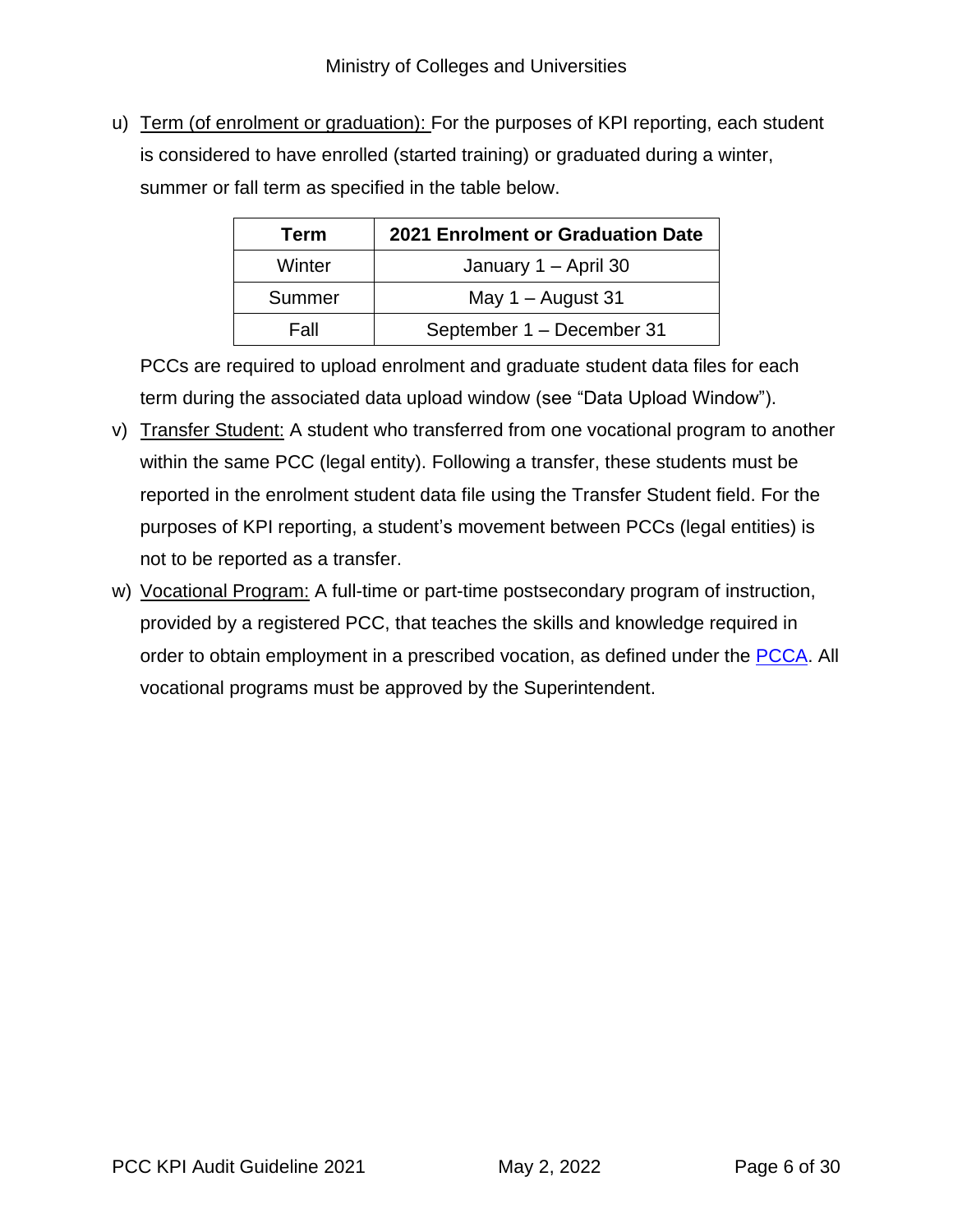### <span id="page-6-0"></span>**2. Purpose and Application**

The Superintendent of Private Career Colleges ("Superintendent") established Key Performance Indicators ("KPIs") for private career colleges ("PCCs") in Ontario. Publicly available PCC KPI reports may be used by:

- The Superintendent to inform sector policy decisions;
- PCCs to demonstrate their achievements and to identify what changes to make to better meet the needs of students and employers; and
- Potential students and their employers when selecting in what PCC to enrol or graduates of what PCC to hire.

During the 2021 KPI reporting cycle, all registered PCCs are required to prepare enrolment and graduate student data files and upload them to the [PCC KPI Portal](https://reporting.forumresearch.com/PCC/Login.aspx) for the purposes of KPI calculation. This Audit Guideline sets out requirements for conducting an audit of student and graduate data files uploaded by PCCs.

**Note:** Audit of a PCC's KPI student data files is different from audit of a PCC's annual financial statements; however, both audits may be done by the same auditor.

# <span id="page-6-1"></span>**3. Legal Authority**

PCCs must comply with the requirements set out in the 2021 PCC KPI Operating [Procedure](http://pcckpi.ca/Files/PCC%20KPI%20Operating%20Procedure%202021_Final.pdf) pursuant to the following legal and policy frameworks:

- Under section (53) (1) (a) of the *[Private Career Colleges Act, 2005](http://www.e-laws.gov.on.ca/html/statutes/english/elaws_statutes_05p28_e.htm)* ("PCCA"), the Superintendent has the authority to set KPIs for vocational programs and govern publication of information on these KPIs by the PCCs;
- Sections 36.1 and 36.2 of [Ontario Regulation 415/06](http://www.e-laws.gov.on.ca/html/regs/english/elaws_regs_060415_e.htm) under the PCCA set out the information that PCCs must provide to the Superintendent to enable the calculation and publishing of KPIs;
- PCCA Policy Directive #11, Private Career College Key Performance Indicators [and Performance Objectives](http://www.pcckpi.ca/Files/Policy%20Directive%2011%20%E2%80%93%20Private%20Career%20College%20Key%20Performance%20Indicators%20and%20Performance%20Objectives.pdf) establishes KPIs and related accountability requirements for the PCC sector.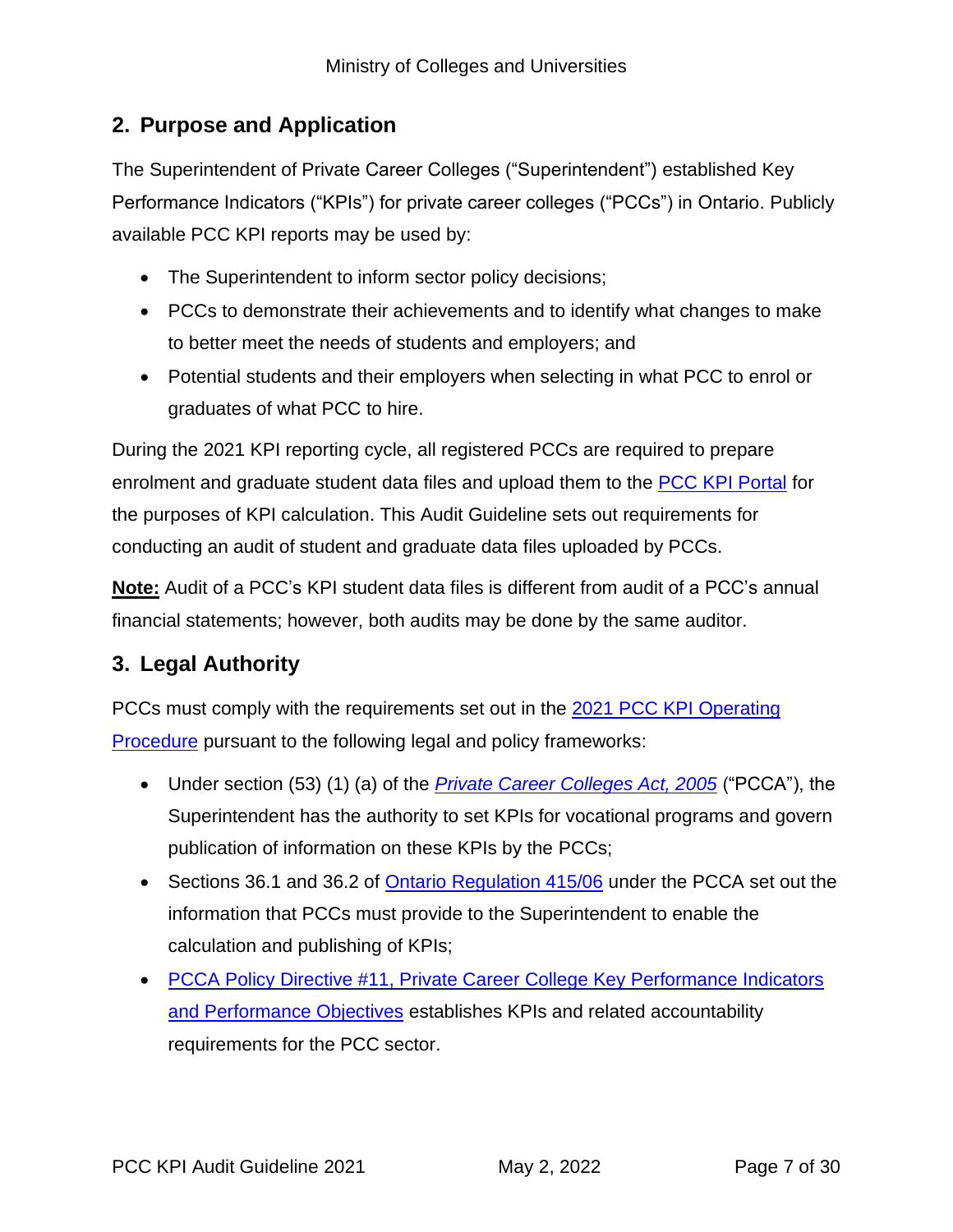# <span id="page-7-0"></span>**4. Key Information and Contacts**

Information about the 2021 PCC KPI reporting cycle, including guides, templates and frequently asked questions can be found on the [PCC KPI](http://www.pcckpi.ca/) Website.

PCCs and their auditors may direct all questions related to KPI data collection, upload, audit, and graduate and employer surveys to Forum Research Inc. helpdesk at 1-866- 206-7660 or [pcckpi@forumresearch.com.](mailto:pcckpi@forumresearch.com)

PCCs and their auditors may direct all KPI policy-related questions to [pcckpi](mailto:pcckpi-policy@ontario.ca)[policy@ontario.ca.](mailto:pcckpi-policy@ontario.ca)

# <span id="page-7-1"></span>**5. Auditor Qualification Requirements**

All registered PCCs must engage a person licensed as a public accountant in the province of Ontario as defined in the *[Public Accounting Act, 2004](http://www.e-laws.gov.on.ca/html/statutes/english/elaws_statutes_04p08_e.htm)* to conduct CSAE 3531 audit of their enrolment and graduate student data files uploaded to the **PCC KPI** [Portal.](https://reporting.forumresearch.com/PCC/Login.aspx) The cost of performing the audit is a responsibility of the PCC.

### <span id="page-7-2"></span>**6. Audit Period**

For the purposes of the 2021 KPI reporting cycle, the audit period begins May 2, 2022. All KPI data file audits must be finalised by August 31, 2022.

If an audit report for a PCC is not uploaded by August 31, 2022, the ministry may take compliance and enforcement action against the PCC, which, among other consequences, will impact the PCC's ability to accept or apply to accept students funded by government programs including the Ontario Student Assistance Program (OSAP).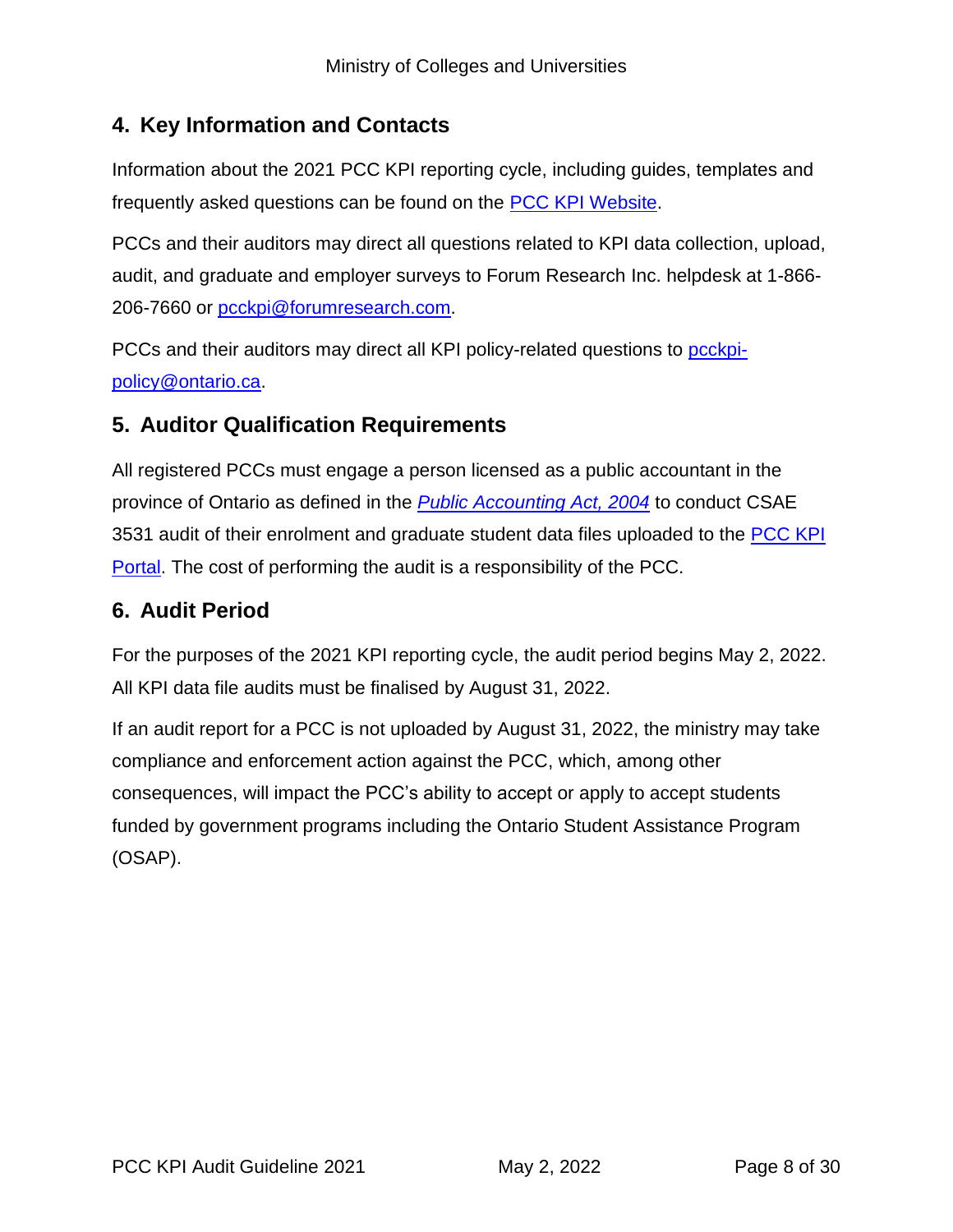# <span id="page-8-0"></span>**7. Audit Requirements**

#### <span id="page-8-1"></span>**Student Data Files**

Auditors must assess whether the PCC has accurately reported all its enrolment and graduate activity for all approved vocational programs as of January 1, 2021. If there were no entrants and/or graduates to report, then the PCC must upload a null file. If a vocational program was cancelled during 2021, the data files for this program must be reported for the remainder of 2021.

Audit reports must contain the auditor's opinion about:

- For all PCCs enrolment and graduate student data files uploaded by a PCC for the winter, summer and fall terms of 2021; and
- For PCCs that were registered or opened a new campus after April 30, 2020 enrolment and graduate student data files for the new PCC/campus for the summer and fall terms of 2020.

**Note:** Where a PCC or a campus started operating after April 30, 2021, this PCC's or campus's enrolment and graduate student data files must be uploaded by the PCC but not audited during the 2021 KPI reporting cycle. These files will be audited as a part of the next reporting cycle.

### <span id="page-8-2"></span>**8. Audit Methodology**

Auditors are required to provide assurance on the accuracy of the information reported by PCCs in their enrolment and graduate files (see appendices B1, B2, C1 and C2). Auditors must review the appropriate sample of data files and confirm accuracy of each:

- First and last name;
- Student identification number;
- Campus name, as well as Name and Program ID of the vocational program;
- Student's enrolment date;
- Student's graduation date;
- Student's transfer status (for students who transferred between the PCC's programs); and
- Null file (meaning that the PCC reported to have no entrants or graduates).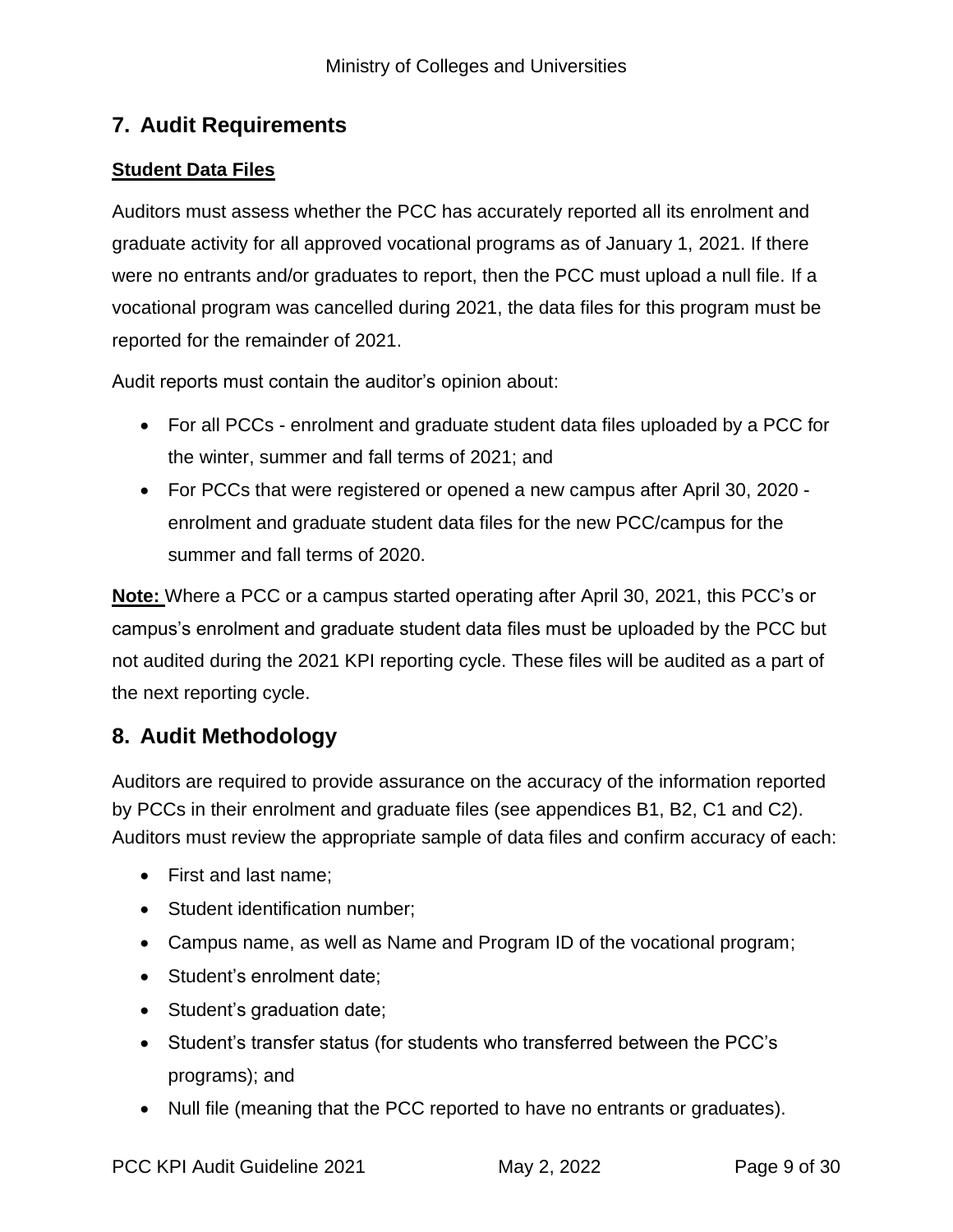**Note:** The auditor must assure the ministry that the PCC has reported all student enrolment, transfer and graduation activity during the reporting cycle, for all vocational programs. The audit is not to include previously audited data.

#### <span id="page-9-0"></span>**Statistical Sampling**

The auditors may use statistical sampling techniques to support their opinion.

Where such techniques are applied, the ministry considers appropriate a confidence level of 95 per cent and a precision limit of two per cent with respect to the upper limit of net overstatement. If this approach is used, the auditor's opinion without reservation or qualified items would be interpreted as attesting with 95 per cent certainty to the accuracy of PCC's reporting of its enrolment and graduate activity. The enrolment and graduate data are not more than two per cent greater than the values that would have been derived if every student record had been examined. See the [KPI Auditor](http://www.pcckpi.ca/Files/2013%20KPI%20Audit%20Question%20and%20Answers.pdf)  [Questions and Answers](http://www.pcckpi.ca/Files/2013%20KPI%20Audit%20Question%20and%20Answers.pdf) for information on how to determine the sample size.

Further investigation should be undertaken by the auditor to determine whether the found errors represent unusual occurrences or indicate systemic reporting problems.

### <span id="page-9-1"></span>**9. Correction of Data File Errors**

All errors detected by the auditor in enrolment and graduate student data files must be:

- Communicated by the auditor to the PCC, along with the changes required to correct errors in the data files; and
- Corrected by the PCC.

The corrected student data files must be:

- Re-uploaded by the PCC to the **PCC [KPI Portal](https://reporting.forumresearch.com/PCC/Login.aspx)** (re-uploaded files will have new reference numbers); and
- Reviewed by the auditor to validate that all errors have been corrected.

**Note:** Following re-upload of the enrolment student data file for a term by a PCC, the PCC must re-upload previously uploaded graduate student data files for this term, as well as for all subsequent terms.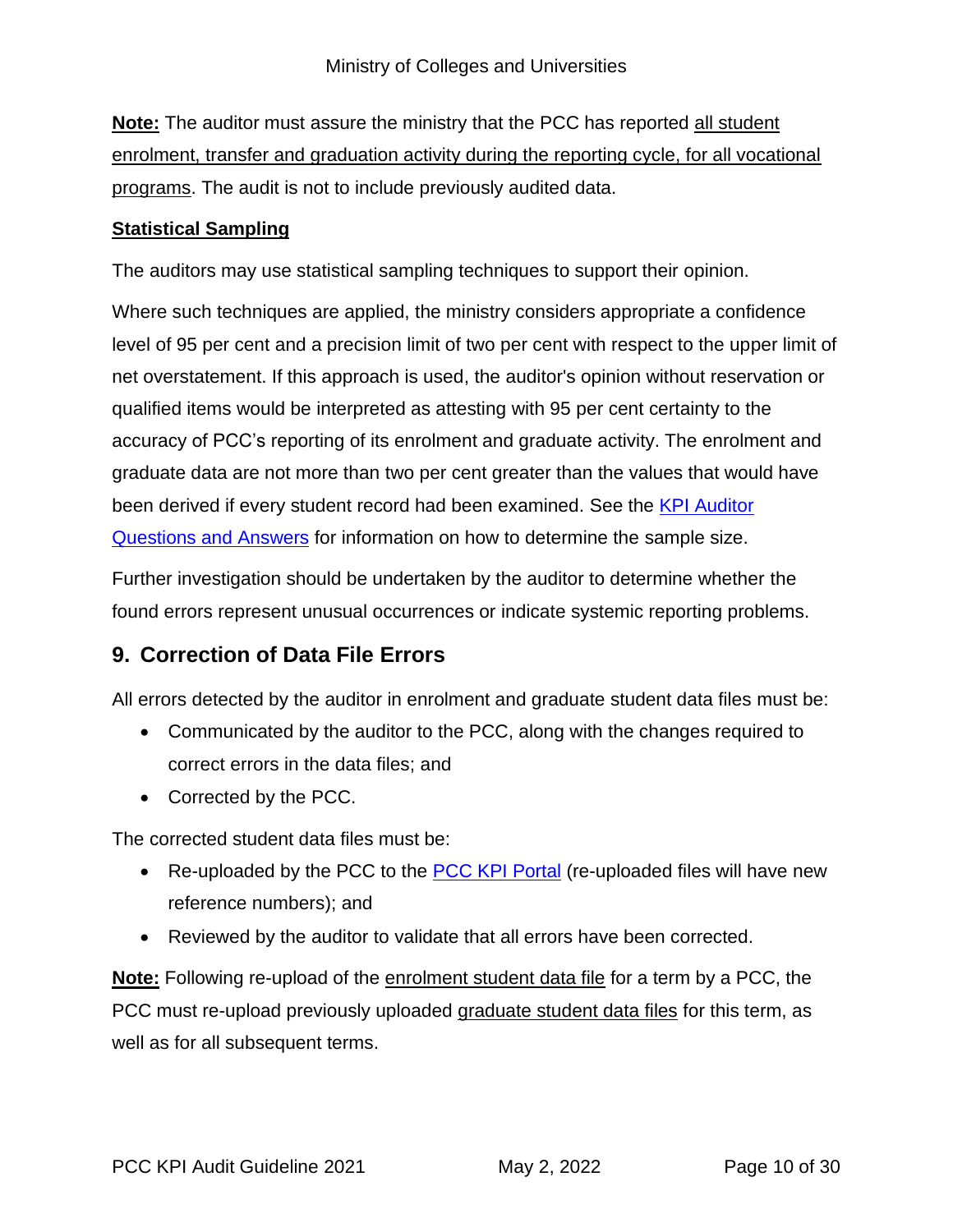### <span id="page-10-0"></span>**10. Reporting Audit Results**

**Note:** Prior to uploading an audit report, the auditor must ensure that the re-uploaded student data files contain all changes required by the auditor.

An error report and a statement of omissions or overstatements<sup>1</sup>, along with any documentation pertaining to unusual occurrences or systemic reporting problems, is to be reported to the PCC and uploaded by the auditor to the KPI auditor portal.

An audit report uploaded by the auditor must contain a list of all enrolment and graduate student data files that were audited, reference numbers of the original and revised data files, and all necessary corrections. See appendix A for a sample auditor's report including the error report template.

### <span id="page-10-1"></span>**11. Amending Data Files after Submission of the Audit Report**

The enrolment and graduate student data files uploaded to the **PCC KPI Portal** must not be modified after a corresponding audit report has been uploaded by the auditor.

An exception can be granted under extraordinary circumstances and only with an explicit authorization from the Superintendent. All post-audit data file modifications must be authorized by the PCC's key executive – owner, president, CEO, director or officer.

In a situation where the Superintendent allows to modify a data file after the audit report has been uploaded, the PCC's auditor must upload a revised audit report.

### <span id="page-10-2"></span>**12. Auditor's Access to the Auditor Portal**

Following upload of student data files by a PCC, the auditor will receive an automated email from the [PCC KPI Portal.](https://reporting.forumresearch.com/PCC/Login.aspx) The auditor is to access the data files uploaded by the PCC to the [PCC KPI Portal](https://reporting.forumresearch.com/PCC/Login.aspx) and upload an audit report to the auditor portal using information provided in the email.

**Note:** Auditors are no longer required to email copies of audit reports to the ministry.

<sup>1</sup> This file should summarize the errors that were identified by the auditor and corrected by the PCC.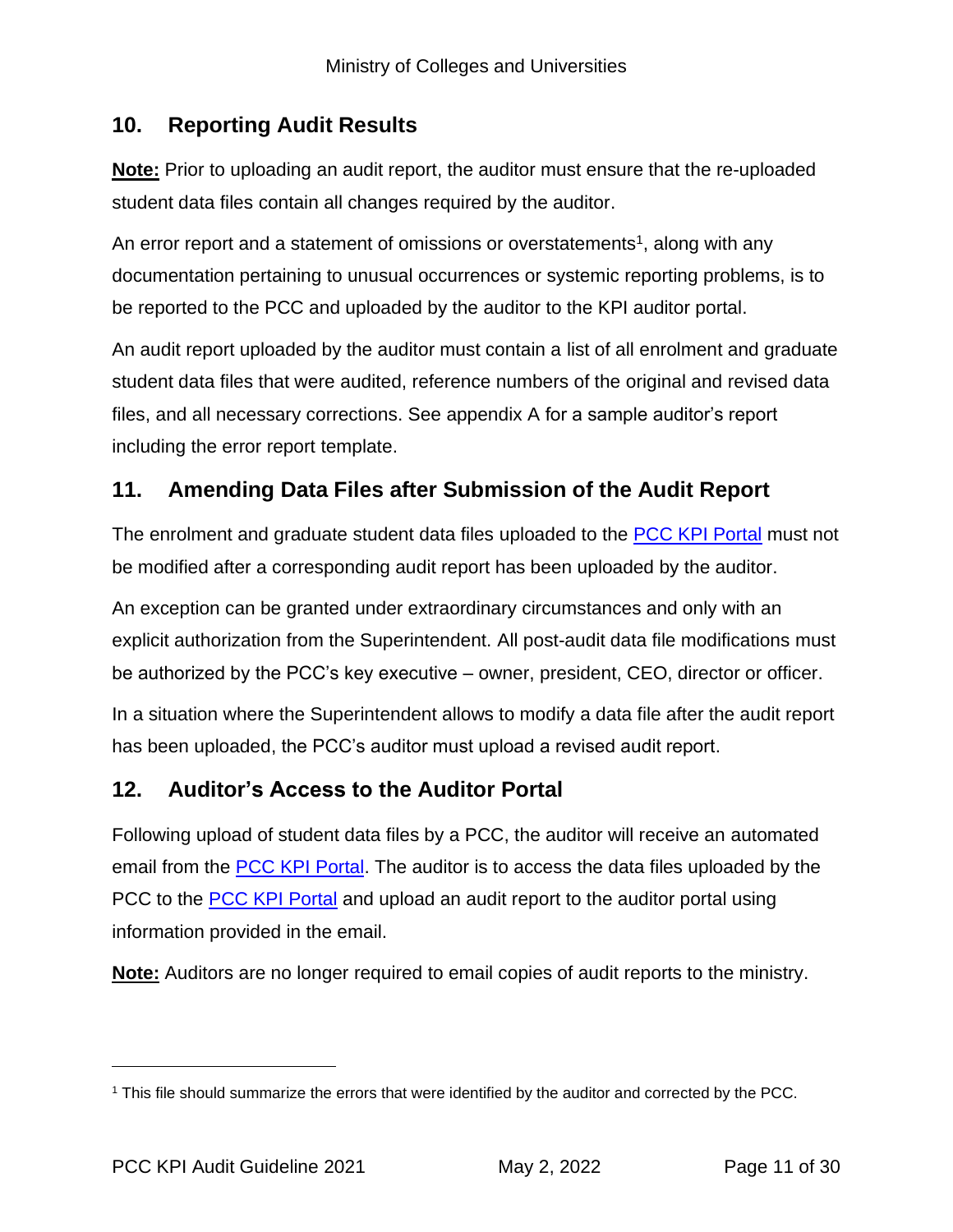For further information regarding the auditor portal, contact the ministry's KPI service provider, Forum Research Inc., at 1-866-206-7660 or [pcckpi@forumresearch.com.](mailto:pcckpi@forumresearch.com)

# <span id="page-11-0"></span>**13. Summary of Responsibilities**

#### <span id="page-11-1"></span>**Auditors**

During the defined audit period, the auditor is responsible for expressing an opinion on the PCC's enrolment and graduate activity for the 2021 reporting cycle by:

- Determining a sample size of enrolment and graduate data files to be audited;
- Conducting an audit of the sample data identified in the enrolment and graduate data files to provide a level of assurance that the reported information has not been misstated;
- Comparing information recorded in a sample of the PCC's enrolment and graduate data files to the school's internal records, including those used to generate transcripts;
- Identifying errors in the reported enrolment and graduate data and advising the PCC of the changes required to correct errors. This includes ensuring that the PCC has reported all student enrolment, transfer and graduation activity during the reporting cycle, for all vocational programs;
- Ensuring that enrolment and graduate student data files have been revised by the PCC as required;
- Preparing and uploading a CSAE 3531 audit report, including an error report (see schedule A of appendix A). An opinion must also be expressed on historical data for PCCs that are first time reporters.

#### <span id="page-11-2"></span>**Private Career Colleges**

PCCs are responsible for:

- Preparing and uploading student data files to the [PCC KPI Portal](https://reporting.forumresearch.com/PCC/Login.aspx) in accordance with requirements of the 2021 PCC KPI Operating Procedure;
- Posting the PCC's most recent KPI report on its public website as well as links to historical report(s). If a website does not exist, it must be posted on the PCC's promotional materials or physical location in a manner accessible to students;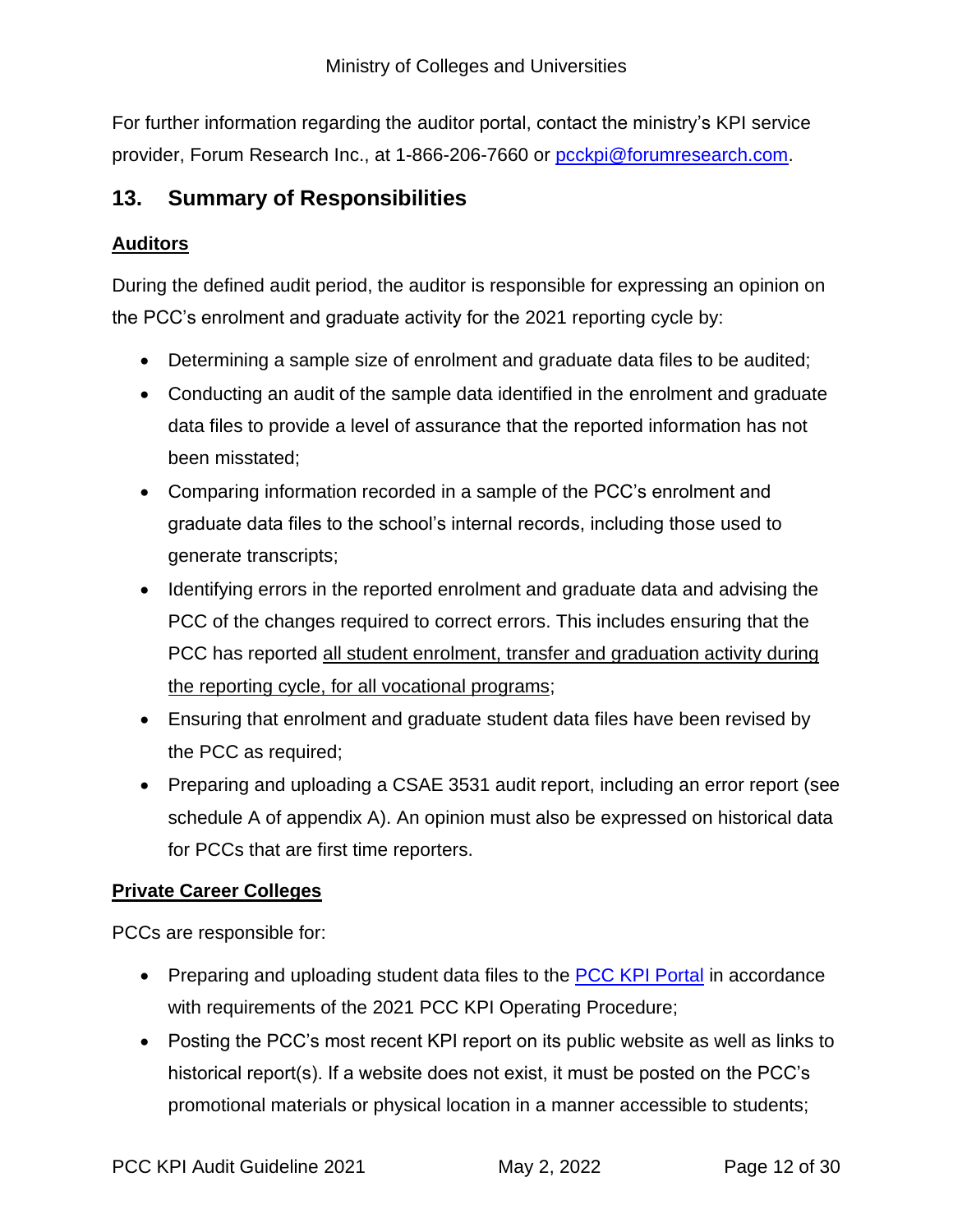- Engaging a person licensed as a public accountant in the province of Ontario to audit their enrolment and graduate student data files;
- Correcting errors in the data files, as identified by the auditor;
- Re-uploading revised enrolment and graduate data files to the **PCC KPI Portal**;
- Ensuring that the PCC's auditor uploads an audit report on the enrolment and graduate student data files by August 31, 2022.

#### <span id="page-12-0"></span>**Ministry of Colleges and Universities**

The ministry is responsible for:

- Developing and posting the 2021 PCC KPI Operating Procedure and the 2021 KPI Audit Guideline and providing advice on the procedures to PCCs' officials and auditors;
- Using the KPI data to measure the quality of PCCs' vocational programs to help prospective students make informed choices, inform policy and decision-making, and help PCCs identify their strength and areas that require improvement.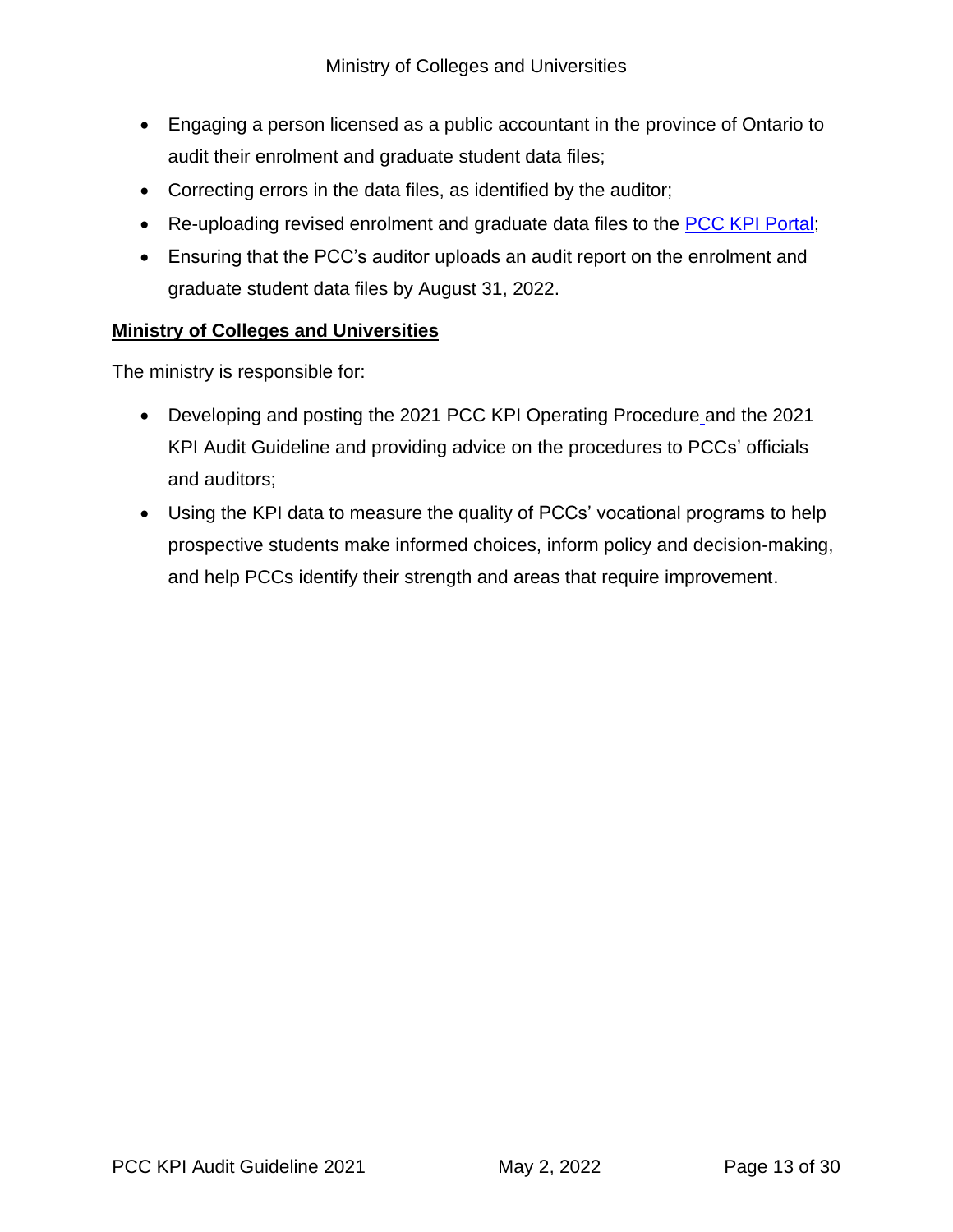# <span id="page-13-0"></span>**Appendix A. Auditor Report Templates – 2021 Reporting Cycle**

<span id="page-13-1"></span>**Template A.1** (to be used for the PCCs that were registered before May 1, 2020; attach schedule A).

#### **Independent Practitioner's Reasonable Assurance Report on Compliance - 2021 KPI Reporting Cycle**

To the Superintendent of Private Career Colleges:

We have undertaken a reasonable assurance engagement over [**PCC Name**]'s ([**Org ID, PCC ID(s)**]) ("The PCC") compliance with the enrolment and graduate data reporting requirements, as set out under section 36.1 of Ontario Regulation 415/06; Policy Directive #11 – Private Career College Key Performance Indicators and Performance Objectives; Key Performance Indicator Operating Procedure - 2021 Reporting Cycle; and the Private Career College Key Performance Indicator Audit Guideline - 2021 Reporting Cycle.

For the 2021 KPI collection cycle, our audit included The PCC's reporting of all vocational program entrants and graduates from [**the earliest term**] to [**the latest term**].

#### **Management's Responsibility**

Management is responsible for measuring and evaluating The PCC's compliance with the specified requirements of with enrolment and graduate data reporting requirements as set out under section 36.1 of Ontario Regulation 415/06; Policy Directive #11 – Private Career College Key Performance Indicators and Performance Objectives; and the Key Performance Indicator Operating Procedure - 2021 reporting cycle, for preparing enrolment and graduate data. Management is also responsible for such internal control as management determines necessary to enable The PCC's compliance with the specified requirements.

#### **Our Responsibility**

Our responsibility is to express a reasonable assurance opinion on The PCC's compliance based on the evidence we have obtained. We conducted our reasonable assurance engagement in accordance with Canadian Standard on Assurance Engagements 3531, Direct Engagements to Report on Compliance. This standard requires that we plan and perform this engagement to obtain reasonable assurance about whether the entity complied with the specified requirements, in all significant respects.

Reasonable assurance is a high level of assurance but is not a guarantee that an engagement conducted in accordance with this standard will always detect a significant instance of non-compliance with specified requirements when it exists. Instances of non-compliance can arise from fraud or error and are considered significant if, individually or in the aggregate, they could reasonably be expected to influence the decisions of users of our report. A reasonable assurance compliance reporting engagement involves performing procedures to obtain evidence about the entity's compliance with the specified requirements. The nature, timing and extent of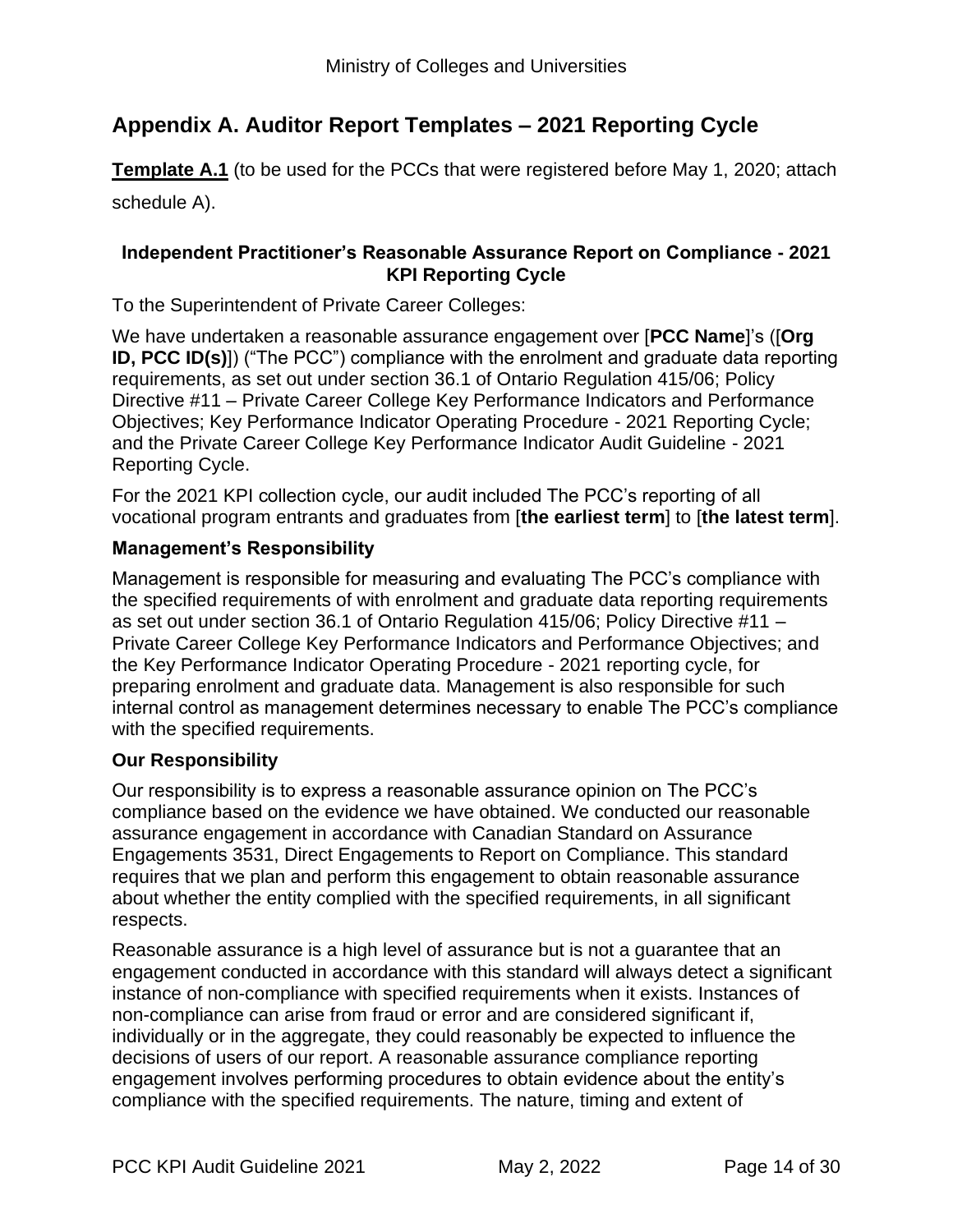procedures selected depends on our professional judgment, including an assessment of the risks of significant non-compliance, whether due to fraud or error.

We believe the evidence we obtained is sufficient and appropriate to provide a basis for our opinion.

#### **Our Independence and Quality Control**

We have complied with the relevant rules of professional conduct / code of ethics applicable to the practice of public accounting and related to assurance engagements, issued by various professional accounting bodies, which are founded on fundamental principles of integrity, objectivity, professional competence and due care, confidentiality and professional behaviour.

The firm applies Canadian Standard on Quality Control 1, Quality Control for Firms that Perform Audits and Reviews of Financial Statements, and Other Assurance Engagements and, accordingly, maintains a comprehensive system of quality control, including documented policies and procedures regarding compliance with ethical requirements, professional standards and applicable legal and regulatory requirements.

#### **Opinion**

In our opinion, [**PCC Name**] ([**Org ID, PCC ID**]) complied with the specified requirements for enrolment and graduate data reporting, as set out under section 36.1 of Ontario Regulation 415/06; Policy Directive #11 – Private Career College Key Performance Indicators and Performance Objectives; and the Key Performance Indicator Operating Procedure – 2021 Reporting Cycle, in all significant respects.

We do not provide a legal opinion on The PCC's compliance with the specified requirements established for enrolment and graduate data reporting.

| City |  |
|------|--|
|------|--|

City\_\_\_\_\_\_\_\_\_\_\_\_\_\_\_\_\_\_\_\_\_\_\_\_\_\_\_\_ Date\_\_\_\_\_\_\_\_\_\_\_\_\_\_\_\_\_\_\_\_\_\_\_\_\_\_\_\_

Name  $\Box$ 

| Signature |  |
|-----------|--|
|-----------|--|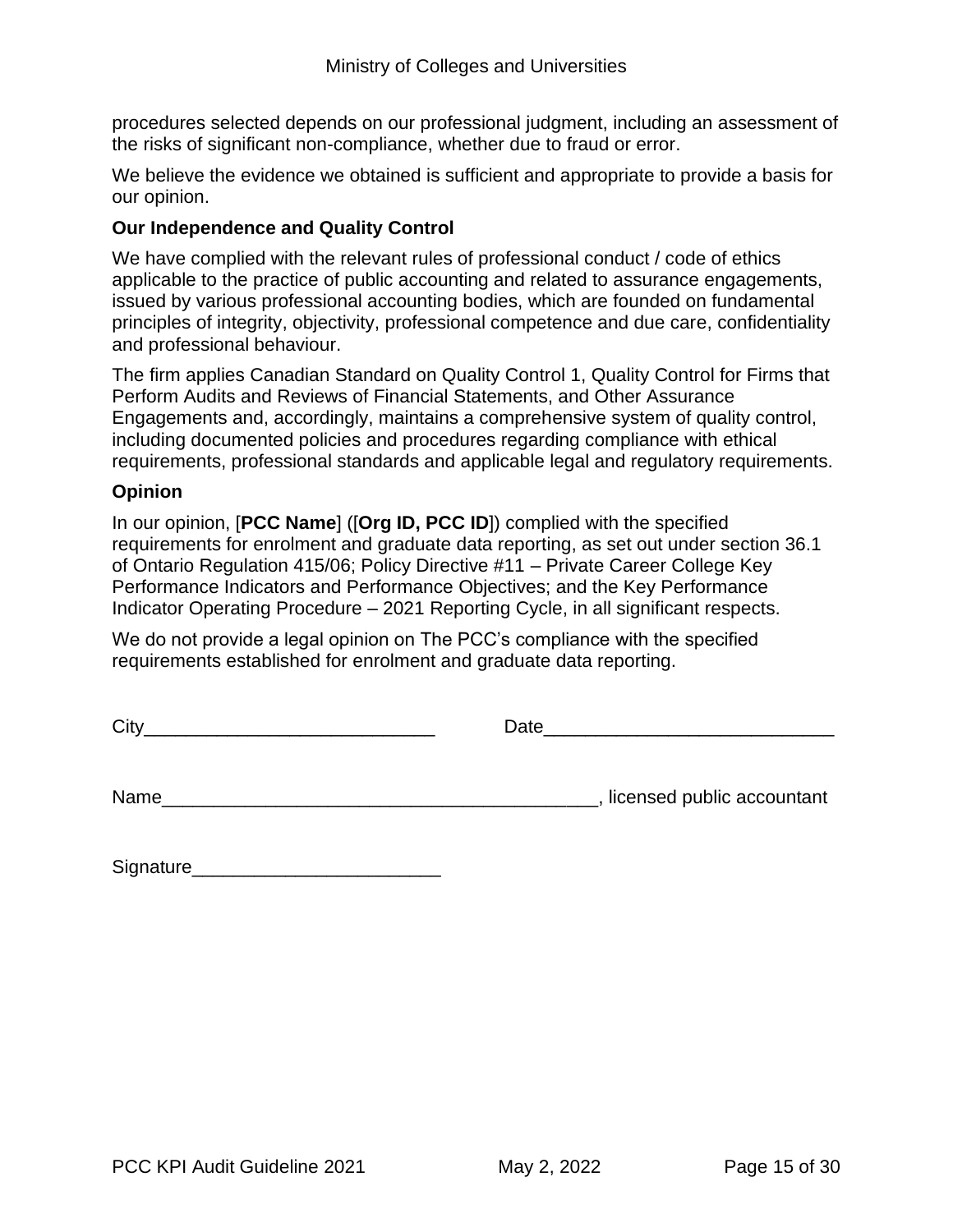<span id="page-15-0"></span>**Template A.2** (to be used for the PCCs that were registered between May 1, 2020 and April 30, 2021; attach schedule A).

#### **Independent Practitioner's Reasonable Assurance Report on Compliance - 2021 KPI Reporting Cycle**

To the Superintendent of Private Career Colleges:

We have undertaken a reasonable assurance engagement over [**PCC Name**]'s ([**Org ID, PCC ID(s)**]) ("The PCC") compliance with the enrolment and graduate data reporting requirements, as set out under section 36.1 of Ontario Regulation 415/06; Policy Directive #11 – Private Career College Key Performance Indicators and Performance Objectives; Key Performance Indicator Operating Procedure - 2021 Reporting Cycle; and the Private Career College Key Performance Indicator Audit Guideline - 2021 Reporting Cycle.

For the 2021 KPI collection cycle, our audit included The PCC's reporting of all vocational program entrants and graduates from [**the earliest term**] to [**the latest term**], which includes historical enrolment and graduate files from the time The PCC first started operating.

#### **Management's Responsibility**

Management is responsible for measuring and evaluating The PCC's compliance with the specified requirements of with enrolment and graduate data reporting requirements as set out under section 36.1 of Ontario Regulation 415/06; Policy Directive #11 – Private Career College Key Performance Indicators and Performance Objectives; and the Key Performance Indicator Operating Procedure - 2021 reporting cycle, for preparing enrolment and graduate data. Management is also responsible for such internal control as management determines necessary to enable The PCC's compliance with the specified requirements.

#### **Our Responsibility**

Our responsibility is to express a reasonable assurance opinion on The PCC's compliance based on the evidence we have obtained. We conducted our reasonable assurance engagement in accordance with Canadian Standard on Assurance Engagements 3531, Direct Engagements to Report on Compliance. This standard requires that we plan and perform this engagement to obtain reasonable assurance about whether the entity complied with the specified requirements, in all significant respects.

Reasonable assurance is a high level of assurance but is not a guarantee that an engagement conducted in accordance with this standard will always detect a significant instance of non-compliance with specified requirements when it exists. Instances of non-compliance can arise from fraud or error and are considered significant if, individually or in the aggregate, they could reasonably be expected to influence the decisions of users of our report. A reasonable assurance compliance reporting engagement involves performing procedures to obtain evidence about the entity's compliance with the specified requirements. The nature, timing and extent of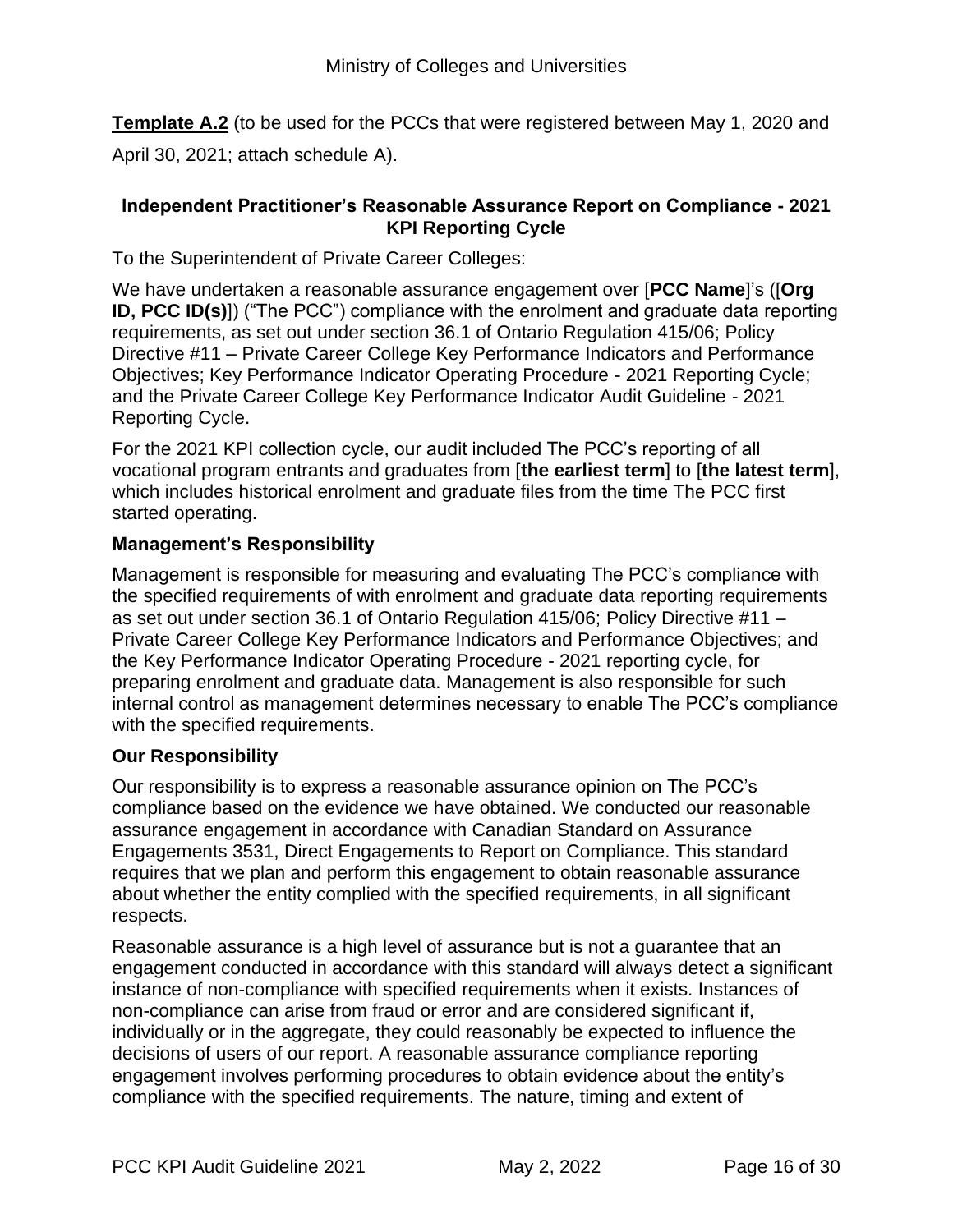procedures selected depends on our professional judgment, including an assessment of the risks of significant non-compliance, whether due to fraud or error.

We believe the evidence we obtained is sufficient and appropriate to provide a basis for our opinion.

#### **Our Independence and Quality Control**

We have complied with the relevant rules of professional conduct / code of ethics applicable to the practice of public accounting and related to assurance engagements, issued by various professional accounting bodies, which are founded on fundamental principles of integrity, objectivity, professional competence and due care, confidentiality and professional behaviour.

The firm applies Canadian Standard on Quality Control 1, Quality Control for Firms that Perform Audits and Reviews of Financial Statements, and Other Assurance Engagements and, accordingly, maintains a comprehensive system of quality control, including documented policies and procedures regarding compliance with ethical requirements, professional standards and applicable legal and regulatory requirements.

#### **Opinion**

In our opinion, [**PCC Name**] ([**Org ID, PCC ID**]) complied with the specified requirements for enrolment and graduate data reporting, as set out under section 36.1 of Ontario Regulation 415/06; Policy Directive #11 – Private Career College Key Performance Indicators and Performance Objectives; and the Key Performance Indicator Operating Procedure – 2021 Reporting Cycle, in all significant respects.

We do not provide a legal opinion on The PCC's compliance with the specified requirements established for enrolment and graduate data reporting.

City\_\_\_\_\_\_\_\_\_\_\_\_\_\_\_\_\_\_\_\_\_\_\_\_\_\_\_\_ Date\_\_\_\_\_\_\_\_\_\_\_\_\_\_\_\_\_\_\_\_\_\_\_\_\_\_\_\_

Name  $\Box$ 

| Signature |  |
|-----------|--|
|-----------|--|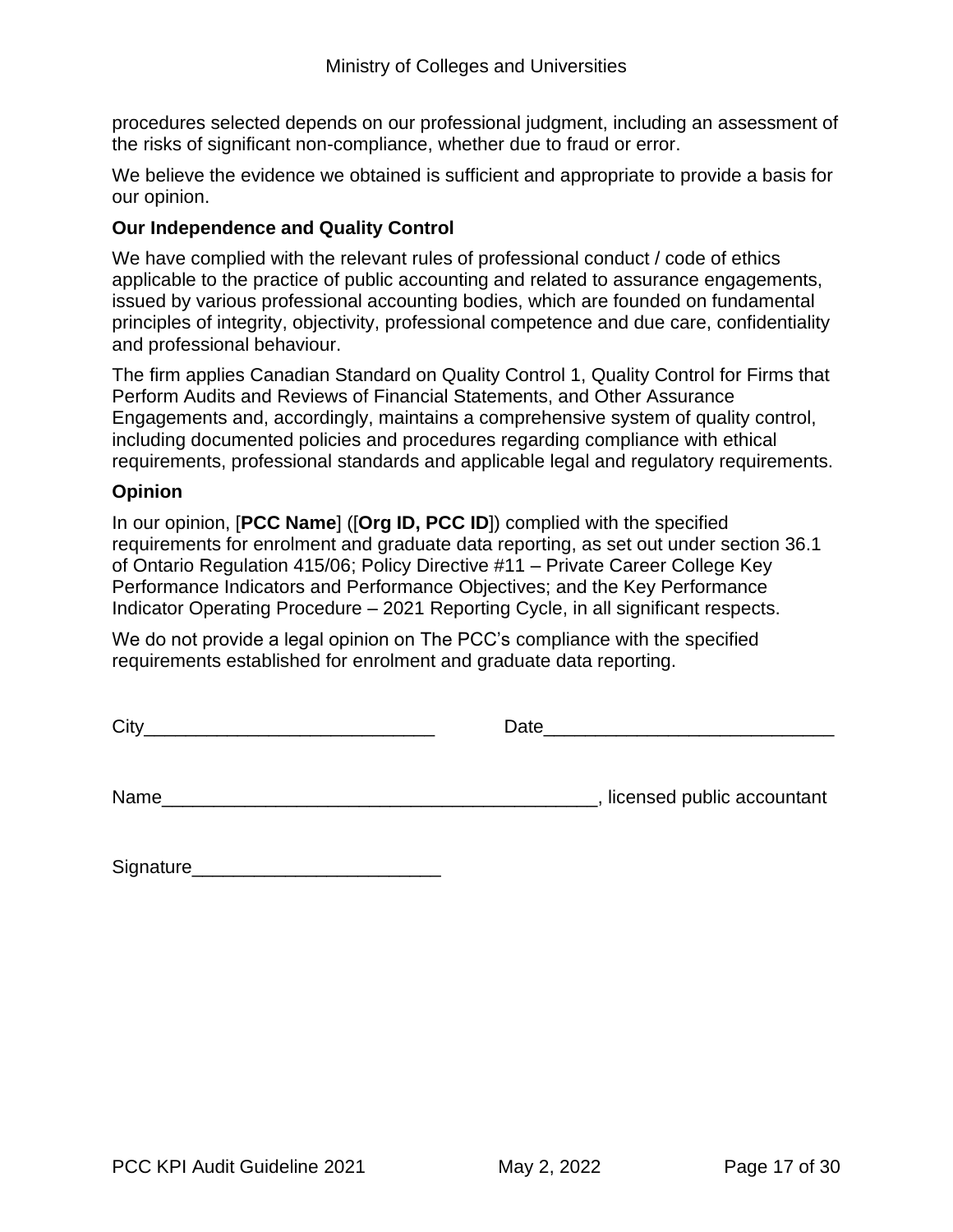#### <span id="page-17-0"></span>**Schedule A: Error Report Template** (to be attached to the audit report)

Note:

- List reference file numbers for all audited files of the PCC;
- Describe all corrections made to the data file or enter N/A where no corrections needed to be made

| <b>Reference File #</b> | <b>File Status</b><br>(Original or Revised) | <b>Summary of Corrections</b> |  |
|-------------------------|---------------------------------------------|-------------------------------|--|
|                         |                                             |                               |  |
|                         |                                             |                               |  |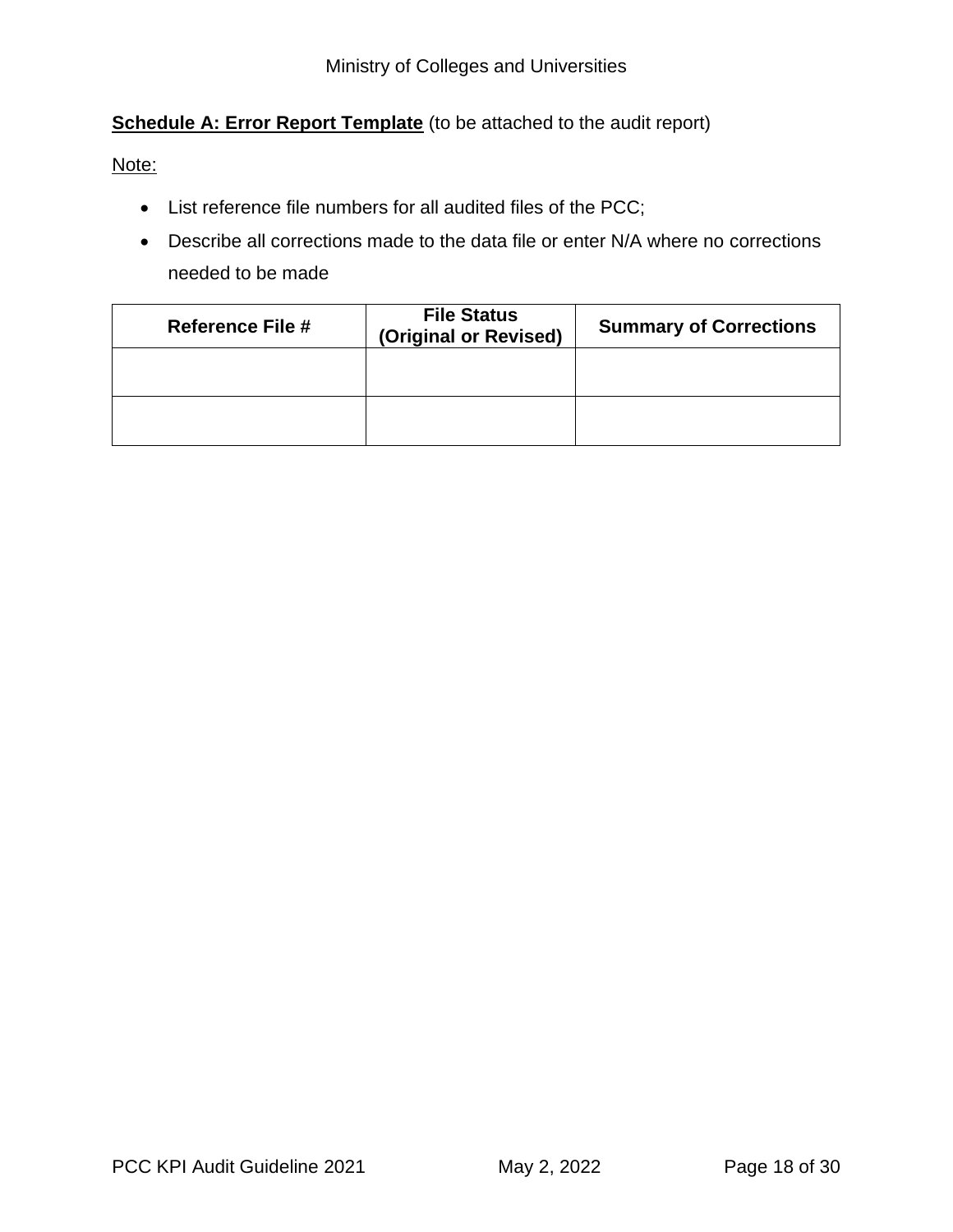### <span id="page-18-0"></span>**Appendix B1. Populating Enrolment Data Files**

*Note:* Starting from the 2019 reporting cycle, Program ID has been added to the enrolment data file template as the last column. It is a mandatory field of the template. See Appendix D for information on how to retrieve Program ID in PARIS.

**Note:** data file items marked \* will be automatically checked during the upload.

*Note:* for students enrolled in more than one vocational program during a specific term, report each program separately.

**\*A.1 Organization ID:** Enter the standard six-character PCC abbreviation as defined in PARIS.

**\*A.2 PCC ID:** Enter the same six-character PCC ID as in PARIS.

**A.3 Operating Name:** Enter the same as in PARIS.

**A.4 Legal Name:** Enter the same as in PARIS.

**\*A.5 OSAP Institution Code:** Enter the four-character OSAP code as defined in PARIS.

**B.1 Student ID: PCCs must assign unique student identification number for every** student of its vocational program and maintain this number for this student from enrolment to graduation. Use the same number if a student enrolls in more than one vocational program at the PCC. Each student identification number must be 15 characters or less. Should a PCC not currently use a student identification system, one must be developed in accordance with this Procedure.

**C, D. Permanent and local addresses:** Separate the apartment and street address and the city and province code. Use standard two-letter Canada Post and United States Postal Service codes for provinces and states (e.g., ON, FL, BC, etc.).

**E. Telephone numbers:** Enter phone numbers as described below:

- Do not include hyphens, parentheses, or blank spaces;
- For North American phone numbers, enter 10 digits: the three-digit area code and the seven-digit local code (e.g., XXXXXXXXXX);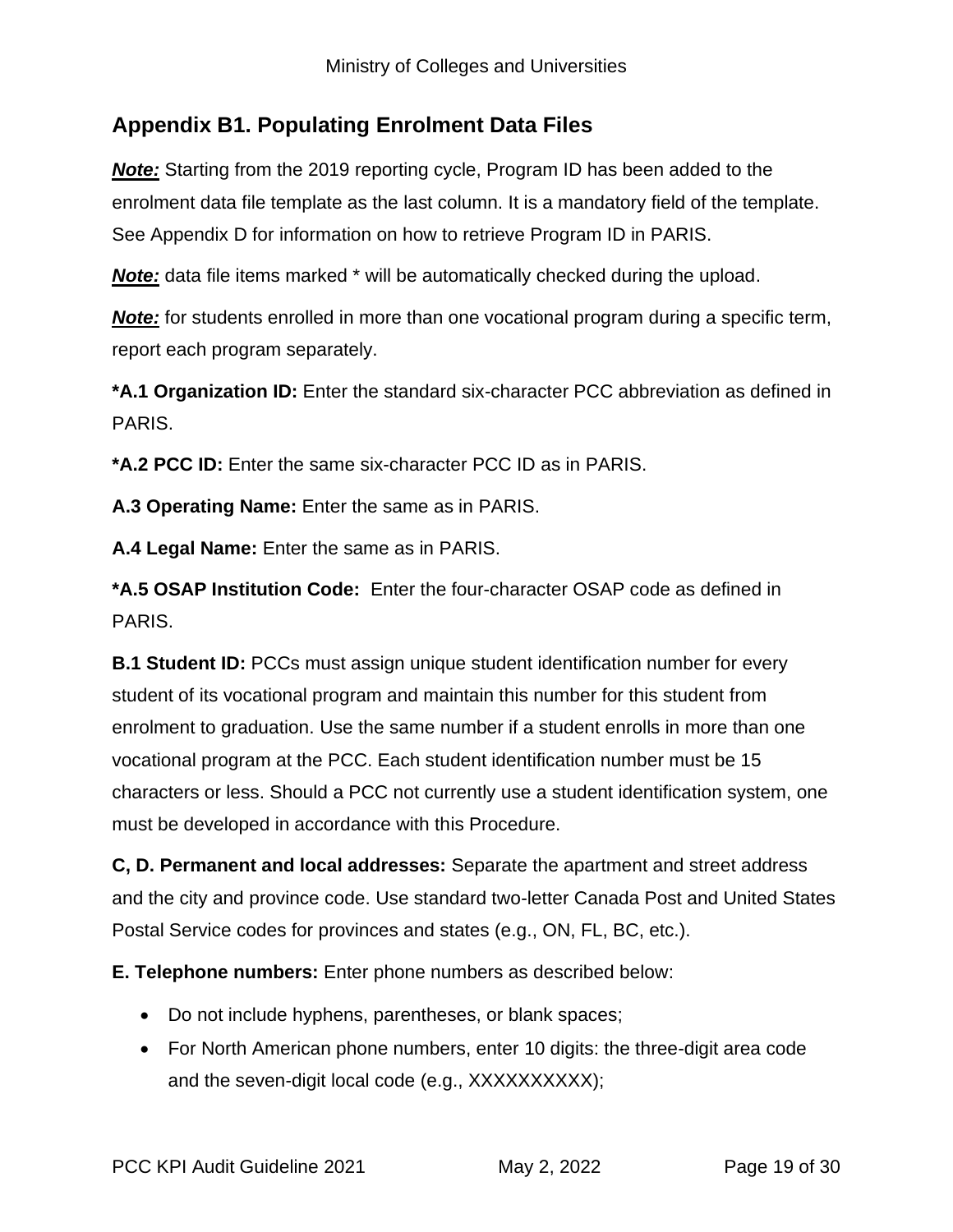• Telephone numbers for other countries are to include "011" and the country code, the routing code, and the local number. (e.g., 011XXXXXXXXXXX)

**F.1 Date of birth:** Enter the date of birth in the following format: YYYYMMDD.

**F.2 Study Visa:** Enter **Y** if the student is a study visa recipient; otherwise, enter **N**.

**F.3 Gender:** Enter **M** for Male, **F** for Female and **U** for Unknown.

**F.4 Language spoken:** Enter student's first language: **E** for English, **F** for French and **O** for Other.

**F.5 Accommodation required:** Enter type of survey accommodations required by the student as follows: **S** for Sight-related, **H** for Hearing-related and **N** for None/Other.

**G.1 OSAP Funding: Y** - if the student is partially or completely OSAP-funded; **N** - if not.

**G.2 Funding Status:** Enter **I** for International, **S** for Second Career, **W** for Workplace Safety and Insurance Board, **N** for Aboriginal, **L** for Self-Funded, **O** for 100% OSAP Funded, **T** for Third-Party Funded, or **P** for Other. If the student receives funding from multiple sources referenced above, enter the primary non-OSAP funding source. Enter **L** for "Self-Funded" if the student does not receive funding from non-OSAP sources.

**H.2 Enrolment term:** Enter **W** for students who enrolled in the winter term (January 1 – April 30), **S** for students who enrolled in the summer term (May 1 – August 31), or **F** for students who enrolled in the fall term (September – December 31).

**Section I:** Enter program name and details, exactly as included in PARIS.

**I.5 Work Integrated Learning**: Enter **PR** if PARIS indicates that the program has a practicum or placement; otherwise, enter **NO**.

**K**. **Internal and External email address**: Enter student's external (recommended) and internal (optional) email addresses.

**M. Transfer Students:** If a student has transferred between vocational programs within the same legal entity, enter **Y** in M.1 and include the name of the program the student transferred from in M.2. If the student is not a transfer student, leave M.1 and M.2 blank.

**N. Program ID:** Program ID (as in PARIS) of the program attended by the student.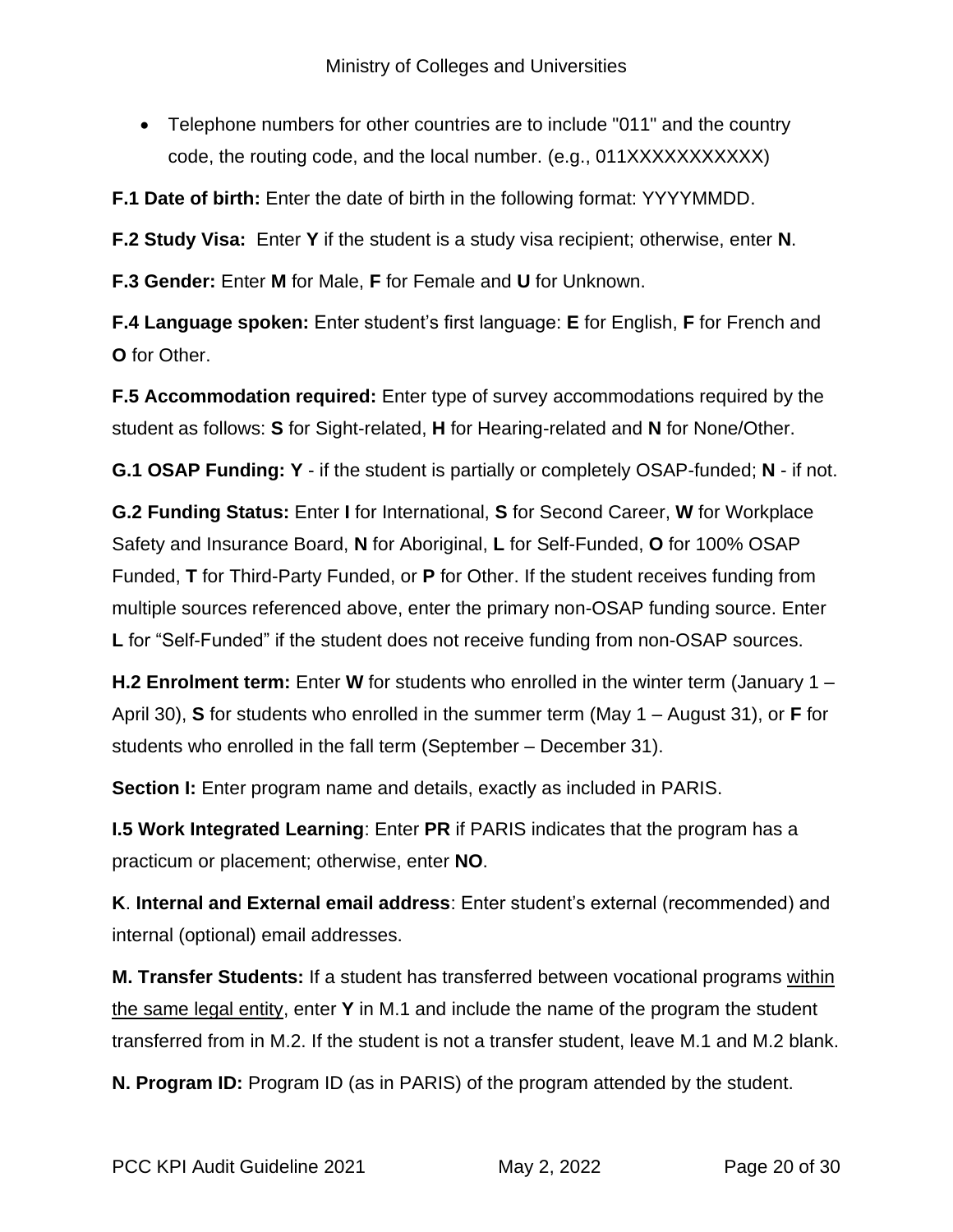# <span id="page-20-0"></span>**Appendix B2. Formatting Enrolment Data Files**

| <b>Enrolment Data File Field</b><br>Mandatory sections: A-C, E-I, K and N<br>Optional sections: D, J<br>Other sections: M (populate where applicable) | <b>Number of</b><br>characters | <b>Checking</b>          |
|-------------------------------------------------------------------------------------------------------------------------------------------------------|--------------------------------|--------------------------|
| <b>Section A: PCC ID (all fields mandatory)</b>                                                                                                       |                                |                          |
| A.1 Organization ID (as in PARIS)                                                                                                                     | 6                              | <b>AESD</b> file         |
| A.2 PCC ID (as in PARIS)                                                                                                                              | 6                              | <b>AESD</b> file         |
| A.3 Operating Name (as in PARIS)                                                                                                                      | 80                             | $\overline{\phantom{a}}$ |
| A.4 Legal Name (as in RICC)                                                                                                                           | 80                             |                          |
| A.5 OSAP Institution Code (as in PARIS)                                                                                                               | 4                              | <b>AESD</b> file         |
| Section B: Entrant/Graduate ID (all fields mandatory)                                                                                                 |                                |                          |
| B.1 Student ID (unique, mandatory, grad data file<br>match $)^{1,2}$                                                                                  | 15                             | Unique                   |
| B.2 Family Name (grad data file match)                                                                                                                | 40                             | Min. 1 char              |
| B.3 Given Name (grad data file match)                                                                                                                 | 40                             | Min. 1 char              |
| Section C: Permanent address (all fields mandatory<br>except apartment number)                                                                        |                                |                          |
| C.1 Permanent apartment number                                                                                                                        | 5                              | $\overline{\phantom{a}}$ |
| C.2 Permanent street address                                                                                                                          | 35                             | Min. 1 char              |
| C.3 Permanent town/city                                                                                                                               | 30                             | Min. 1 char              |
| C.4 Permanent province/state (list)                                                                                                                   | $\overline{2}$                 | Country<br>based         |
| C.5 Permanent postal/zip code (ananan)                                                                                                                | 10                             | Country<br>based         |
| C.6 Permanent country (CA, US, OT)                                                                                                                    | $\overline{2}$                 | CA, US, OT               |
| <b>Section D: Local address (optional)</b>                                                                                                            |                                |                          |
| D.1 Local apartment number                                                                                                                            | 5                              | -                        |
| D.2 Local street address                                                                                                                              | 35                             |                          |
| D.3 Local town/city                                                                                                                                   | 30                             |                          |
| D.4 Local province/state (list)                                                                                                                       | $\overline{2}$                 | Country/blank            |
| D.5 Local postal/zip code (ananan)                                                                                                                    | 10                             | Country/blank            |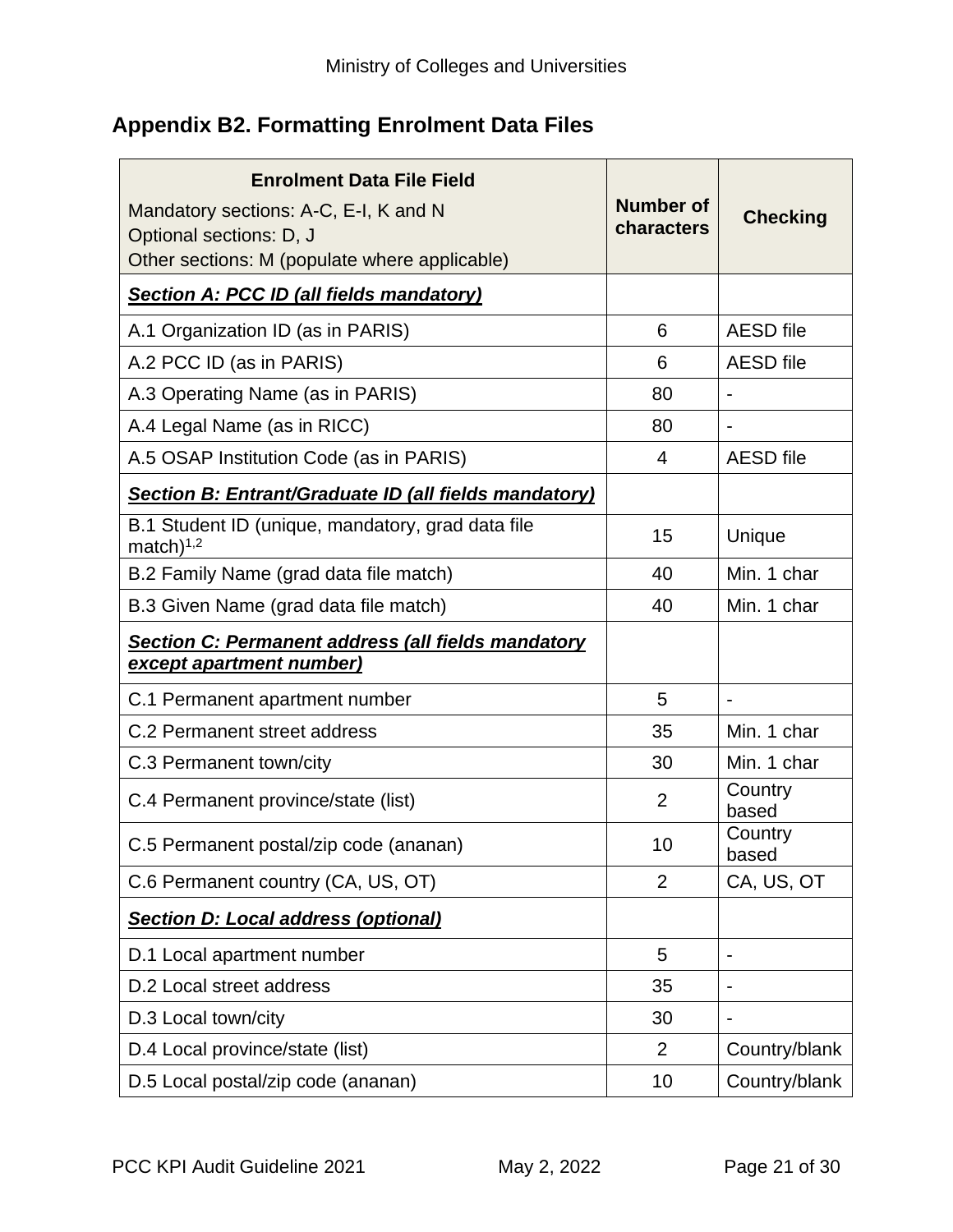| <b>Enrolment Data File Field</b><br>Mandatory sections: A-C, E-I, K and N<br>Optional sections: D, J<br>Other sections: M (populate where applicable) | <b>Number of</b><br>characters | <b>Checking</b>           |
|-------------------------------------------------------------------------------------------------------------------------------------------------------|--------------------------------|---------------------------|
| D.6 Local country (CA, US, OT)                                                                                                                        | $\overline{2}$                 | CA, US, OT                |
| <b>Section E: Telephone numbers (one number</b><br>mandatory, 10 digits min)                                                                          |                                |                           |
| E.1 Permanent phone number                                                                                                                            | 15                             | Min. 10 digits            |
| E.2 Local phone number                                                                                                                                | 15                             |                           |
| E.3 Other phone number                                                                                                                                | 15                             |                           |
| E.4 Cellphone                                                                                                                                         | 15                             | $\overline{\phantom{a}}$  |
| <b>Section F: Demographics (all fields mandatory)</b>                                                                                                 |                                |                           |
| F.1 Birth Date (yyyymmdd) (used for grad data file<br>match)                                                                                          | 8                              | yyyymmdd                  |
| F.2 Study Visa (Y/N)                                                                                                                                  | 1                              | Y, N                      |
| F.3 Gender (Male, Female, Unknown)                                                                                                                    | $\mathbf 1$                    | M, F, U                   |
| F.4 Language spoken (English, French, Other)                                                                                                          | 1                              | E, F, O                   |
| F.5 Accommodation required (Sight-related (S), Hearing-<br>related (H), None/Other (N))                                                               | 1                              | S,H, N                    |
| <b>Section G: Funding Status (all fields mandatory)</b>                                                                                               |                                |                           |
| G.1 OSAP funding (Y, N)                                                                                                                               | $\mathbf{1}$                   | Y, N                      |
| G.2 Funding status (Valid codes I, S, W, L, N, O, T, P)                                                                                               | 1                              | I, S, W, L, N,<br>O, T, P |
| <b>Section H: Program start date (all fields mandatory)</b><br>(only those exceeding Grace Period reported)                                           |                                |                           |
| H.1 Program start year (yyyy)                                                                                                                         | 4                              | yyyy format               |
| H.2 Program start term (S, F, W)                                                                                                                      | 1                              | S,F,W format              |
| H.3 Program start month and day (mmdd)                                                                                                                | 4                              | mmdd format               |
| Section I: Program of instruction (each program; all<br>fields mandatory)                                                                             |                                |                           |
| I.1 Approved program name (as in PARIS)                                                                                                               | 105                            | <b>AESD</b> file          |
| I.2. Program duration HH (hours, as in PARIS) <sup>3</sup>                                                                                            | 4.2                            | nnnn.dd                   |
| I.3 Program duration WK (weeks, as in PARIS) (3.2)<br>(nnn.dd) <sup>5</sup>                                                                           | 3.2                            | <b>AESD</b> file          |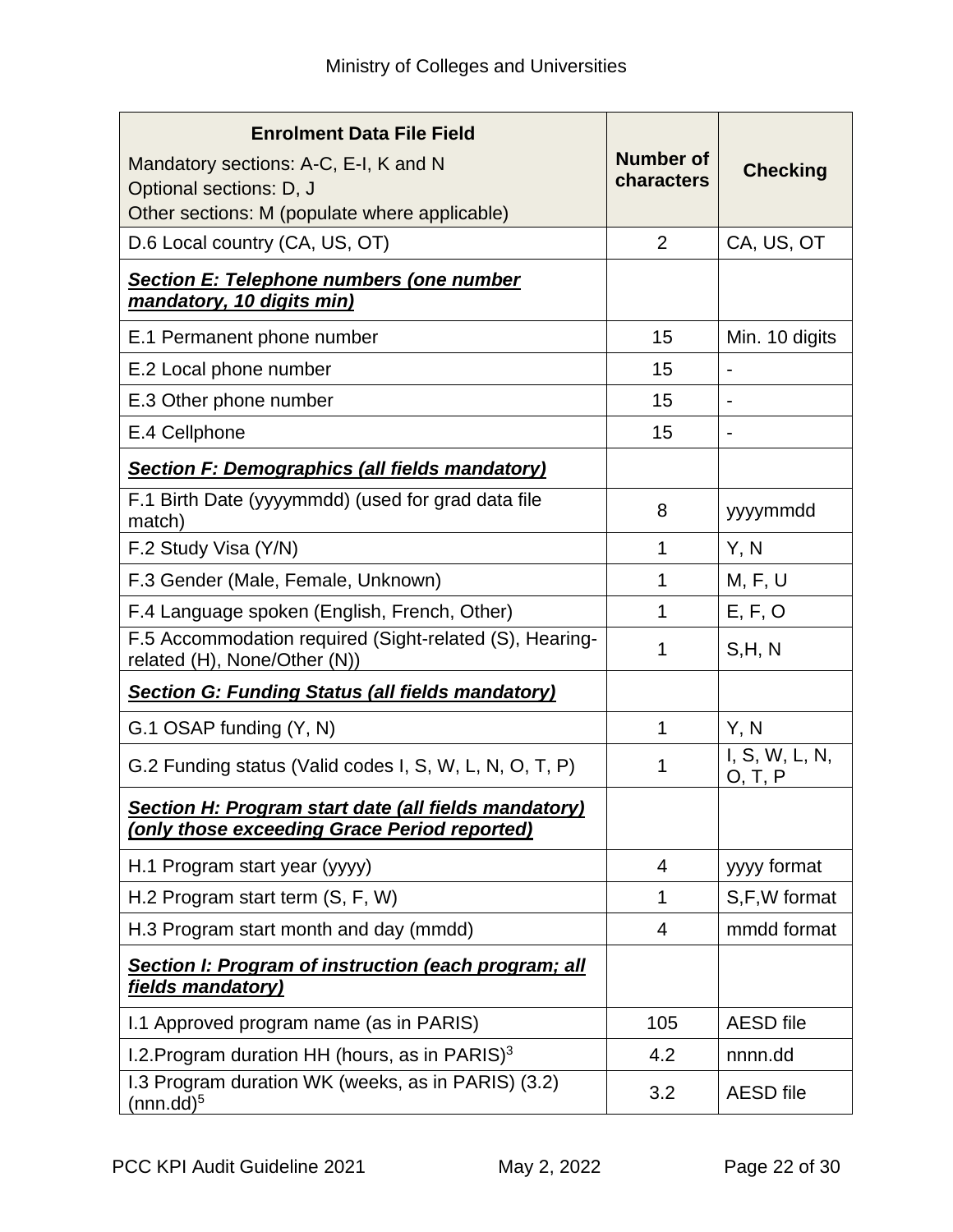| <b>Enrolment Data File Field</b><br>Mandatory sections: A-C, E-I, K and N<br>Optional sections: D, J<br>Other sections: M (populate where applicable)               | <b>Number of</b><br>characters | <b>Checking</b>  |
|---------------------------------------------------------------------------------------------------------------------------------------------------------------------|--------------------------------|------------------|
| I.4 Program format (FT, PT, FT/PT, as in PARIS.)                                                                                                                    | 5                              | FT, PT,<br>FT/PT |
| 1.5 Work integrated learning (as in RICC - Practicum<br>(PR), No Practicum (NO))                                                                                    | $\overline{2}$                 | PR, NO           |
| I.6 Campus postal code (ananan)                                                                                                                                     | 6                              | ananan           |
| Section J: Program info (all fields optional) <sup>4</sup>                                                                                                          |                                |                  |
| J.1 Program name (as referred to by the PCC)                                                                                                                        | 40                             | $\blacksquare$   |
| J.2. College program code (if available)                                                                                                                            | 15                             |                  |
| J.3 College division/school/faculty (if available)                                                                                                                  | 15                             |                  |
| J.4 Campus location code (if available)                                                                                                                             | 15                             |                  |
| Section K: E-mail addresses (external address is<br>recommended <sup>5</sup> , internal address is optional)                                                        |                                |                  |
| K.1 External e-mail address (mandatory)                                                                                                                             | 40                             | @ character      |
| K.2 Internal e-mail address (optional)                                                                                                                              | 40                             |                  |
| <b>Section M: Transfer Students (all fields mandatory)</b>                                                                                                          |                                |                  |
| M.1 Transfer status ( $Y = yes$ , N/ blk = no)<br>M.2 Name of program transferred from (as in PARIS,                                                                | 1                              | Y, N/blk         |
| blk)                                                                                                                                                                | 105                            | AESD file, blk   |
| <b>Section N: Additional program Info (mandatory)</b>                                                                                                               |                                |                  |
| N.1 Program ID (as in PARIS), numeric. For programs<br>that cannot be found in PARIS, e.g., programs that were<br>discontinued before January 31, 2019, enter 00000 | 310                            | Max. 10 digits   |

<sup>1</sup> A unique student number is required to match students in enrolment and graduate files. If a PCC does not assign student numbers, a unique number is to be assigned to each student using any numbering system. PCCs are to provide the same number in the graduate data file when the student graduates.

<sup>2</sup>Only de-identified data will be returned to each PCC.

 $3$ This field must include two decimals after the dot.

<sup>4</sup>This section is optional, but if provided, it will allow Forum to report back to each PCC their results by program name, program code, division/school/faculty and campus location. These breakdowns are not required for KPI reporting purposes and will not be provided to the Ministry.

5 This field is recommended, as it will help Forum contact hard-to-find graduates.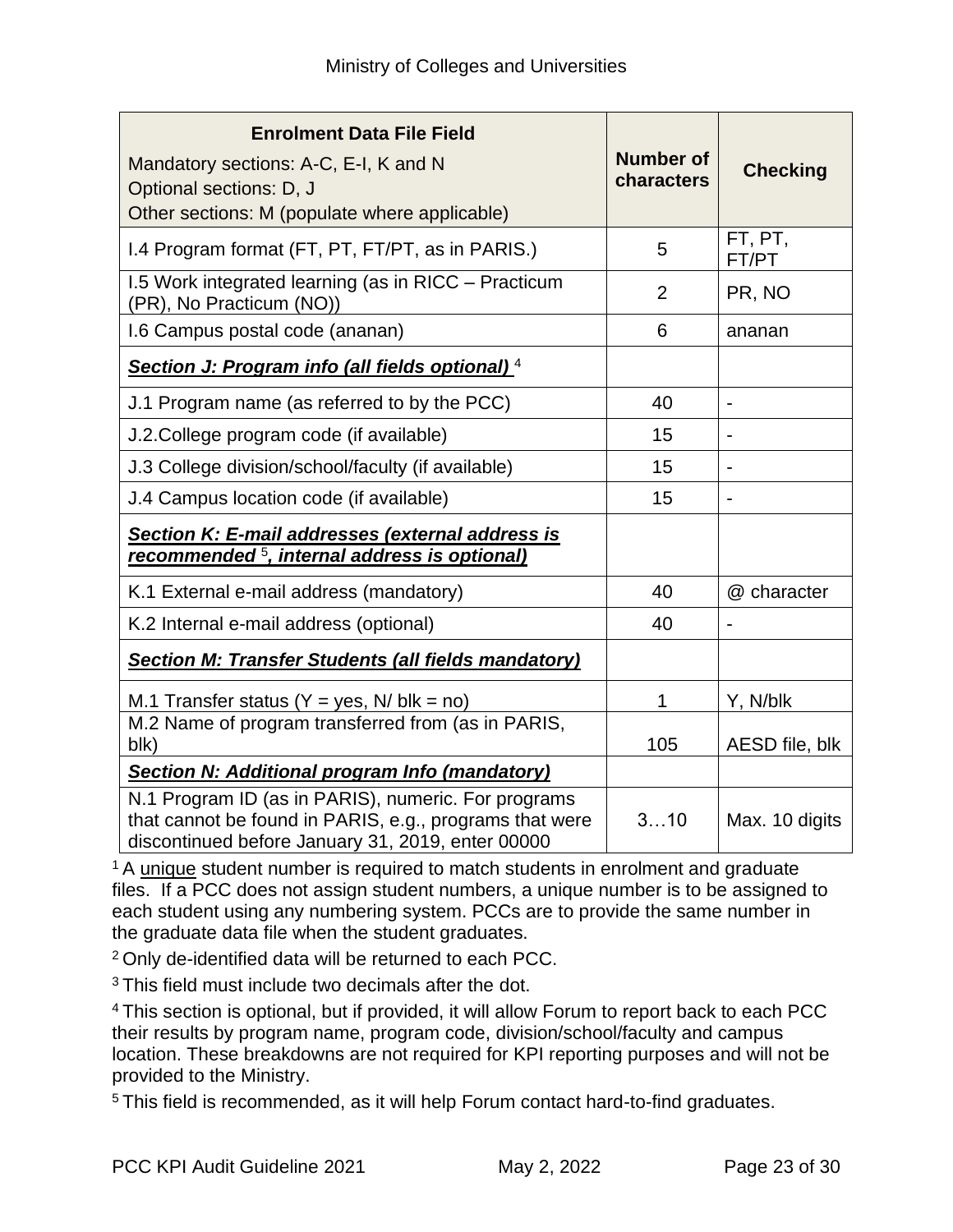### <span id="page-23-0"></span>**Appendix C1. Populating Graduate Data Files**

*Note:* Starting from the 2019 reporting cycle, Program ID has been added to the graduate data file template as the last column. It is a mandatory field of the template. See Appendix D for information on how to retrieve Program ID in PARIS.

**Note:** data file items marked \* will be automatically checked during the upload.

*Note:* for students graduating from more than one vocational program during a specific term, report each program separately.

**\*A.1 Organization ID:** Enter the standard six-character ORG ID as defined in PARIS.

**\*A.2 PCC ID:** Enter the same six-character PCC ID as in PARIS.

**A.3 Operating Name:** Enter the same as in PARIS.

**A.4 Legal Name:** Enter the same as in PARIS.

**\*A.5 OSAP Institution Code:** Enter the four-character OSAP code as in PARIS.

**B.1 Student ID:** PCCs must assign unique student identification number for every student of its vocational program and maintain this number for this student from enrolment to graduation. Use the same number if a student enrolls in more than one vocational program at the PCC. Each student identification number must be 15 characters or less. Should a PCC not currently use a student identification system, one must be developed in accordance with this Procedure.

**C, D. Permanent and local addresses:** Separate the apartment and street address and the city and province code. Use standard two-letter Canada Post and United States Postal Service codes for provinces and states (e.g., ON, FL, BC, etc.).

**E. Telephone numbers:** Enter phone numbers as described below:

- Do not include hyphens, parentheses, or blank spaces;
- For North American phone numbers, enter 10 digits: (e.g., XXXXXXXXXX);
- Telephone numbers for other countries are to include "011" and the country code, the routing code, and the local number. (e.g., 011XXXXXXXXXXX)

**F.1 Date of birth:** Enter the date of birth in the following format: YYYYMMDD.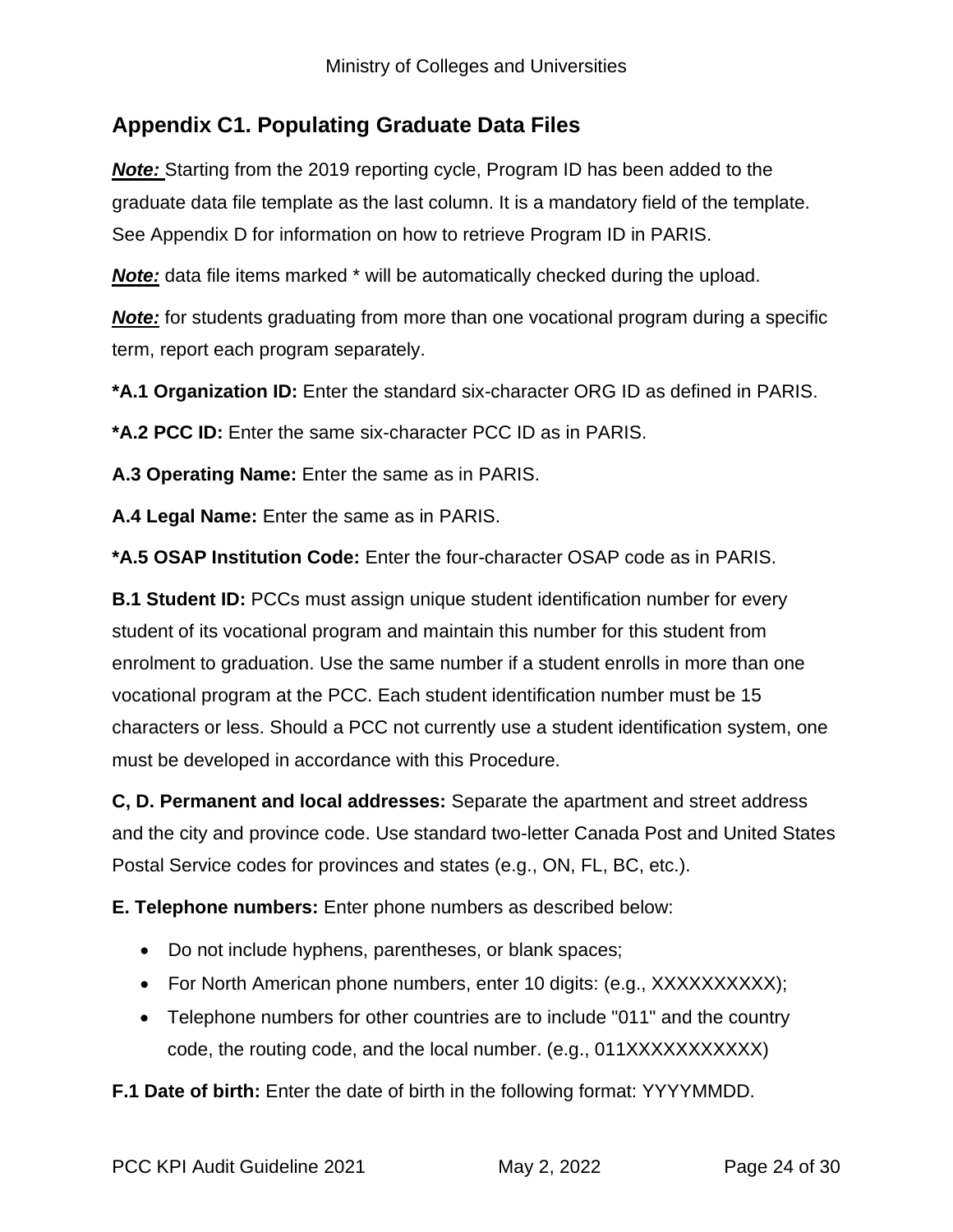**F.2 Study Visa:** Enter **Y** if the student is a study visa recipient; otherwise, enter **N**.

**F.3 Gender:** Enter **M** for Male, **F** for Female and **U** for Unknown.

**F.4 Language spoken:** Enter student's first language as follows: **E** for English, **F** for French and **O** for Other.

**F.5 Accommodation required:** Enter type of survey accommodations required by the student as follows: **S** for Sight-related, **H** for Hearing-related and **N** for None/Other.

**G.1 OSAP Funding:** Enter **Y** if the student is partially or completely OSAP-funded; otherwise, enter **N**.

**G.2 Funding Status:** Enter **I** for International, **S** for Second Career, **W** for Workplace Safety and Insurance Board, **N** for Aboriginal, **L** for Self-Funded, **O** for 100% OSAP Funded, **T** for Third-Party Funded, or **P** for Other. If the student receives funding from multiple sources referenced above, enter the primary non-OSAP funding source. Enter **L** for "Self-Funded" if the student does not receive funding from non-OSAP sources.

**H.2 Graduation term:** Enter **W** for students who graduated in the winter term (January 1 – April 30), **S** for students who graduated in the summer term (May 1 – August 31), or **F** for students who graduated in the fall term (September – December 31).

**Section I:** Enter name(s) and details of the program(s) from which the student graduated during the term, exactly as included in PARIS.

**I.5 Work Integrated Learning**: Enter **PR** if PARIS indicate that the program has a practicum or placement; otherwise, enter **NO**.

**K**. **Internal and External email address**: Enter student's external (recommended) and internal (optional) email addresses. If a graduate cannot be reached by telephone during a graduate outcomes survey window, Forum will e-mail graduates requesting a telephone number where they can be reached.

**L. Employer information (optional):** Colleges may provide employer information for each graduate. This information will be verified with the graduates during the graduate survey and will be used to contact the employers.

**M. Program ID:** Program ID (as in PARIS) of the program attended by the student.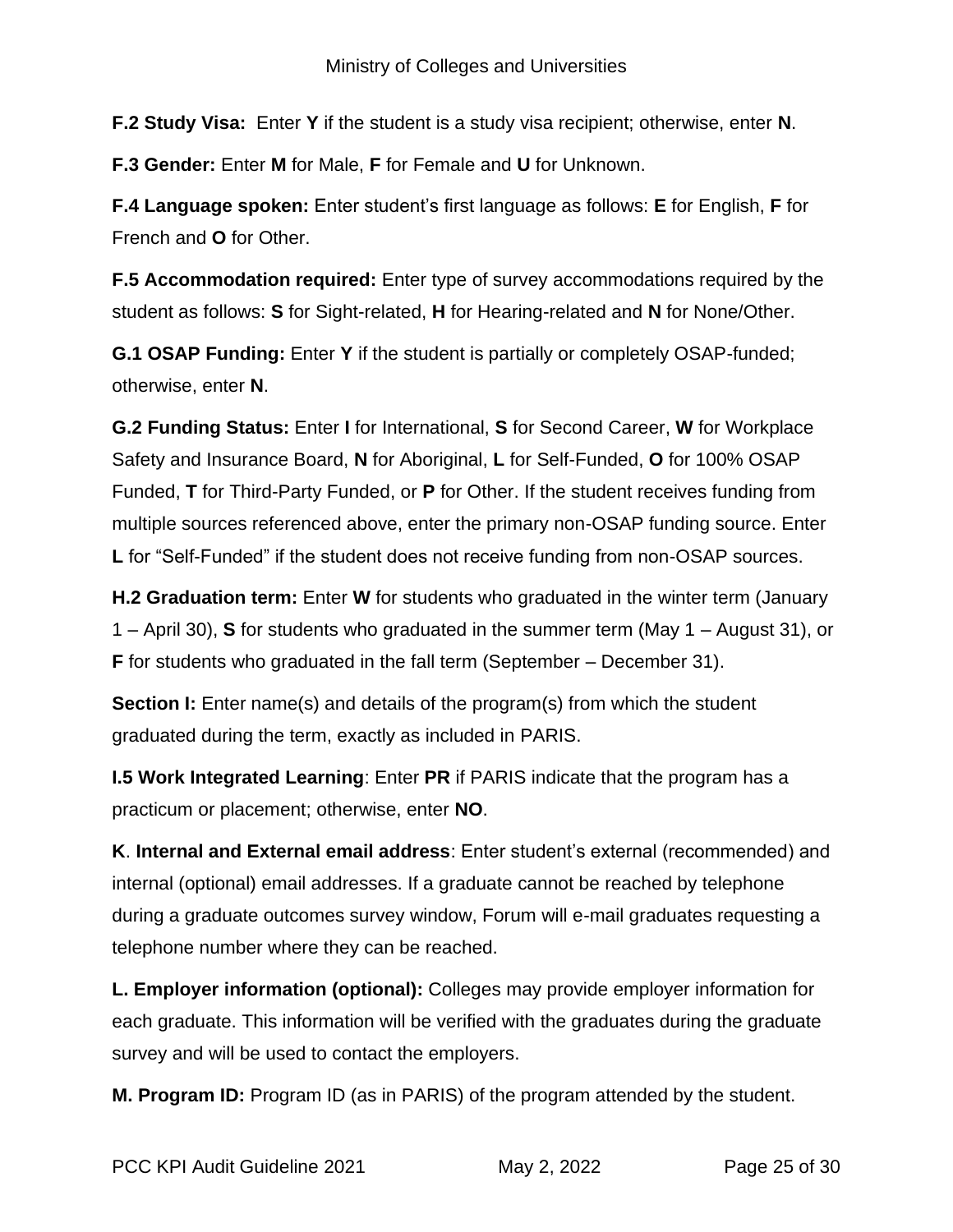# <span id="page-25-0"></span>**Appendix C2. Formatting Graduate Data Files**

| <b>Graduate Data File Field</b><br>Mandatory sections: A-C, E-I, K and M<br>Optional sections: D, J and L | <b>Number of</b><br>characters | <b>Checking</b>          |
|-----------------------------------------------------------------------------------------------------------|--------------------------------|--------------------------|
| Section A: PCC ID (all fields mandatory)                                                                  |                                |                          |
| A.1 Organization ID (as in PARIS)                                                                         | 6                              | <b>AESD</b> file         |
| A.2 PCC ID (as in PARIS)                                                                                  | 6                              | <b>AESD</b> file         |
| A.3 Operating Name (as in PARIS)                                                                          | 80                             |                          |
| A.4 Legal Name (as in PARIS)                                                                              | 80                             |                          |
| A.5 OSAP Institution Code (as in PARIS)                                                                   | $\overline{4}$                 | <b>AESD</b> file         |
| Section B: Entrant/Graduate ID (all fields mandatory)                                                     |                                |                          |
| B.1 Student ID (unique, mandatory, grad data file match) <sup>1</sup>                                     | 15                             | Unique                   |
| B.2 Family Name (grad data file match)                                                                    | 40                             | Min. 1 char              |
| B.3 Given Name (grad data file match)                                                                     | 40                             | Min. 1 char              |
| <b>Section C: Permanent address (all fields mandatory</b><br><b>except apartment number)</b>              |                                |                          |
| C.1 Permanent apartment number                                                                            | 5                              |                          |
| C.2 Permanent street address                                                                              | 35                             | Min. 1 char              |
| C.3 Permanent town/city                                                                                   | 30                             | Min. 1 char              |
| C.4 Permanent province/state (list)                                                                       | $\overline{2}$                 | Country based            |
| C.5 Permanent postal/zip code (ananan)                                                                    | 10                             | Country based            |
| C.6 Permanent country (CA, US, OT)                                                                        | $\overline{2}$                 | CA, US, OT               |
| <b>Section D: Local address (optional)</b>                                                                |                                |                          |
| D.1 Local apartment number                                                                                | 5                              | $\overline{\phantom{a}}$ |
| D.2 Local street address                                                                                  | 35                             |                          |
| D.3 Local town/city                                                                                       | 30                             | $\overline{\phantom{a}}$ |
| D.4 Local province/state (list)                                                                           | $\overline{2}$                 | Country/blank            |
| D.5 Local postal/zip code (ananan)                                                                        | 10                             | Country/blank            |
| D.6 Local country (CA, US, OT)                                                                            | $\overline{2}$                 | CA, US, OT               |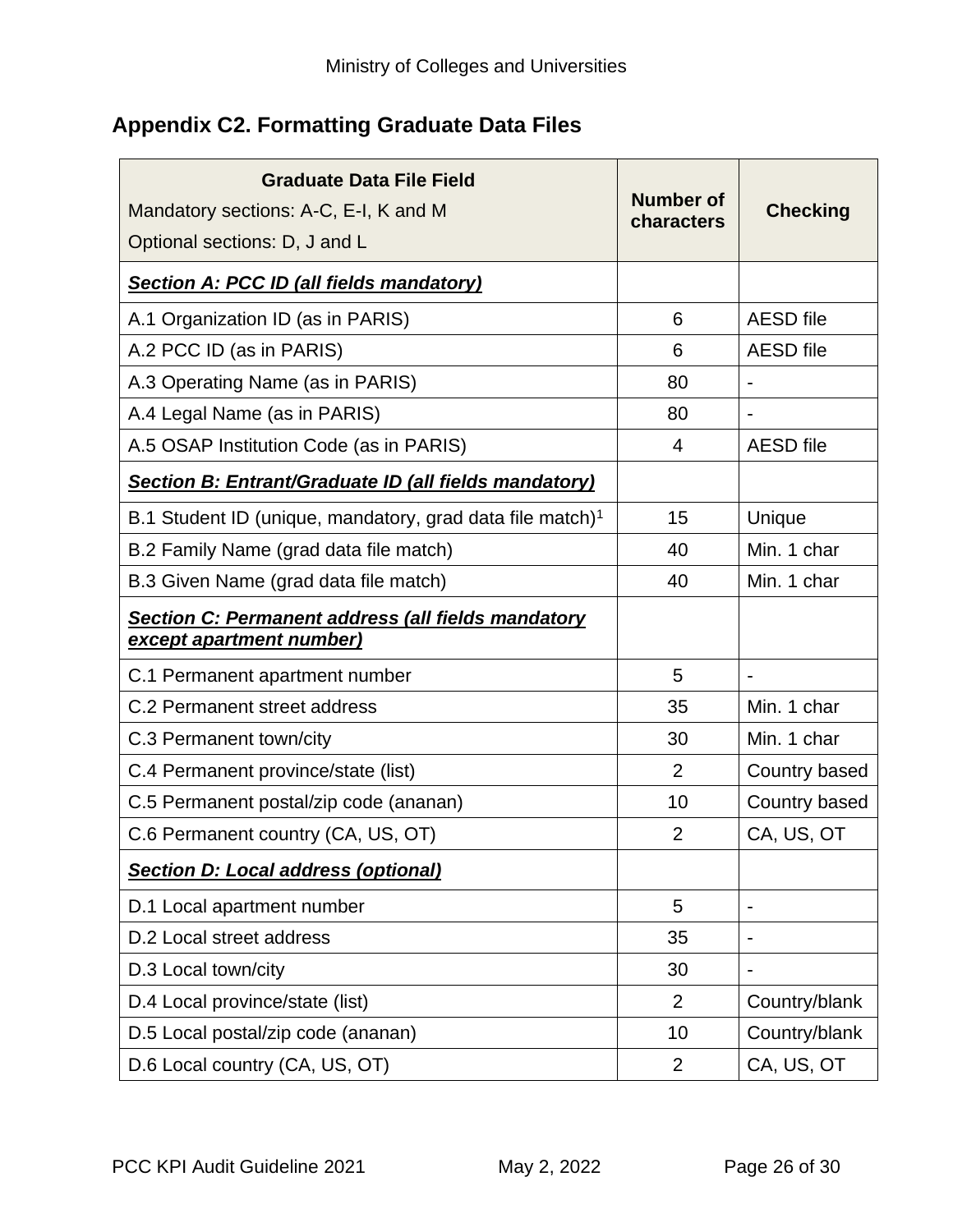| <b>Graduate Data File Field</b><br>Mandatory sections: A-C, E-I, K and M<br>Optional sections: D, J and L                     | <b>Number of</b><br>characters | <b>Checking</b>           |
|-------------------------------------------------------------------------------------------------------------------------------|--------------------------------|---------------------------|
| <b>Section E: Telephone numbers (one number</b><br>mandatory, 10 digits min)                                                  |                                |                           |
| E.1 Permanent phone number                                                                                                    | 15                             | Min. 10 digits            |
| E.2 Local phone number                                                                                                        | 15                             |                           |
| E.3 Other phone number                                                                                                        | 15                             |                           |
| E.4 Cellphone                                                                                                                 | 15                             |                           |
| <b>Section F: Demographics (all fields mandatory)</b>                                                                         |                                |                           |
| F.1 Birth Date (yyyymmdd) (used for grad data file match)                                                                     | 8                              | yyyymmdd                  |
| F.2 Study Visa (Y/N)                                                                                                          | $\mathbf 1$                    | Y, N                      |
| F.3 Gender (Male, Female, Unknown)                                                                                            | 1                              | M, F, U                   |
| F.4 Language spoken (English, French, Other)                                                                                  | 1                              | E, F, O                   |
| F.5 Accommodation required (Sight-related (S), Hearing-<br>related (H), None/Other (N))                                       | 1                              | S,H,N                     |
| <b>Section G: Funding Status (all fields mandatory)</b>                                                                       |                                |                           |
| G.1 OSAP funding (Y, N)                                                                                                       | $\mathbf 1$                    | Y, N                      |
| G.2 Funding status (Valid codes I, S, W, L, N, O, T, P)                                                                       | 1                              | I, S, W, L, N,<br>O, T, P |
| Section H: Graduation date (all fields mandatory)<br>(only those exceeding Grace Period reported)                             |                                |                           |
| H.1 Program start year (yyyy)                                                                                                 | Δ                              | yyyy format               |
| H.2 Program start term (S, F, W)                                                                                              | $\mathbf 1$                    | S,F,W format              |
| H.3 Program start month and day (mmdd)                                                                                        | 4                              | mmdd format               |
| Section I: Program of instruction (each program from<br>which the student graduated during the term; all<br>fields mandatory) |                                |                           |
| I.1 Approved program name (as in PARIS)                                                                                       | 105                            | <b>AESD</b> file          |
| 1.2. Program duration HH (hours, as in PARIS <sup>2</sup>                                                                     | 4.2                            | nnnn.dd                   |
| I.3 Program duration WK (weeks, as in PARIS (3.2)<br>(nnn.dd) $2$                                                             | 3.2                            | <b>AESD</b> file          |
| I.4 Program format (FT, PT, FT/PT, as in PARIS)                                                                               | 5                              | FT, PT, FT/PT             |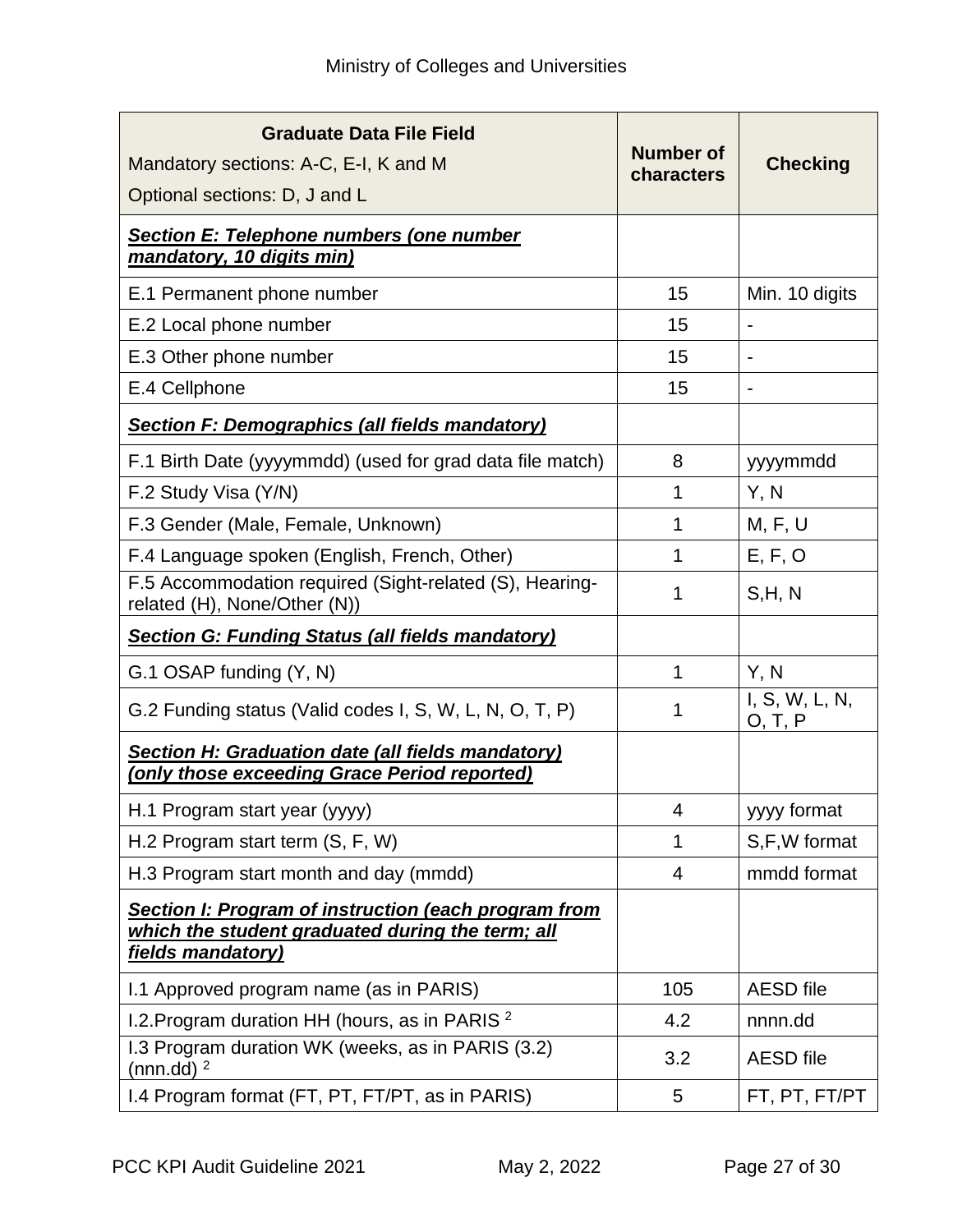| <b>Graduate Data File Field</b><br>Mandatory sections: A-C, E-I, K and M<br>Optional sections: D, J and L                                                           | <b>Number of</b><br>characters | <b>Checking</b>              |
|---------------------------------------------------------------------------------------------------------------------------------------------------------------------|--------------------------------|------------------------------|
| I.6 Campus postal code (ananan)                                                                                                                                     | 6                              | ananan                       |
| Section K: E-mail addresses (external address is<br>recommended, internal address is optional)                                                                      |                                |                              |
| K.1 External e-mail address <sup>3</sup> (mandatory)                                                                                                                | 40                             | @ character                  |
| K.2 Internal e-mail address (optional)                                                                                                                              | 40                             |                              |
| Section L: Employer (all fields optional) <sup>4</sup>                                                                                                              |                                |                              |
| L.1 Employer organization's name                                                                                                                                    | 40                             | $\overline{\phantom{0}}$     |
| L.2 Employer suite number                                                                                                                                           | 5                              |                              |
| L.3 Employer street address                                                                                                                                         | 35                             | $\blacksquare$               |
| L.4 Employer town/city                                                                                                                                              | 30                             | $\blacksquare$               |
| L.5 Employer province/state (list)                                                                                                                                  | $\overline{2}$                 |                              |
| L.6 Employer postal/zip code (ananan)                                                                                                                               | 10                             | $\blacksquare$               |
| L.7 Employer country                                                                                                                                                | $\overline{2}$                 |                              |
| L.8 Supervisor's family name                                                                                                                                        | 40                             | $\qquad \qquad \blacksquare$ |
| L.9 Supervisor's given name                                                                                                                                         | 40                             | $\blacksquare$               |
| L.10 Supervisor's title                                                                                                                                             | 35                             | $\overline{\phantom{a}}$     |
| L.11 Supervisor's phone number                                                                                                                                      | 15                             |                              |
| L.12 Supervisor' phone extension                                                                                                                                    | $\overline{7}$                 |                              |
| <b>Section M: Additional program Info (mandatory)</b>                                                                                                               |                                |                              |
| M.1 Program ID (as in PARIS), numeric. For programs<br>that cannot be found in PARIS, e.g., programs that were<br>discontinued before January 31, 2019, enter 00000 | 310                            | Max. 10 digits               |

<sup>1</sup> The student number is to match that from the enrolment data files.

<sup>2</sup>This field must include two decimals after the dot.

<sup>3</sup> This field is recommended, as it will help Forum contact hard-to-find graduates.

<sup>4</sup> This information is requested in order to shorten the survey length for graduates.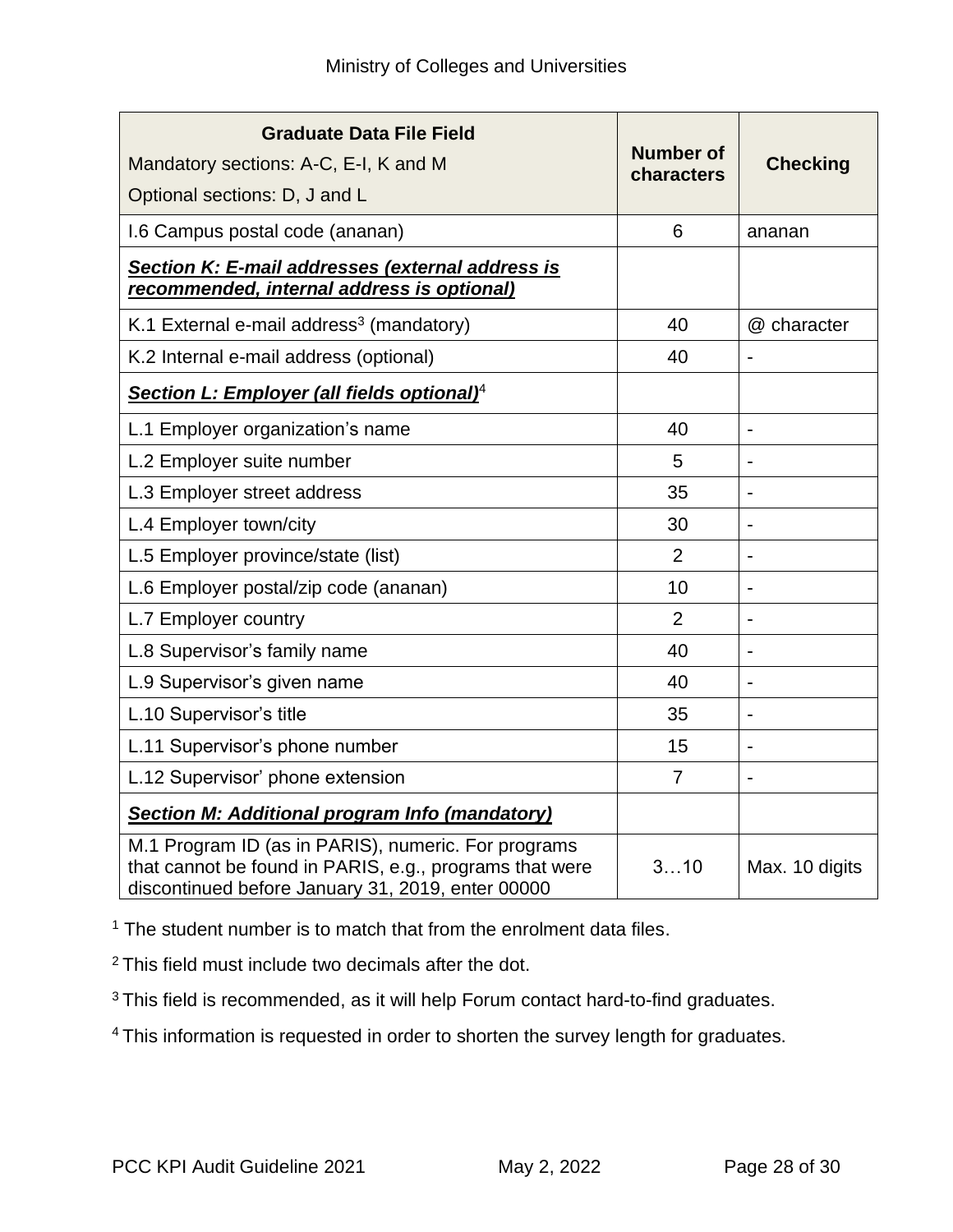### <span id="page-28-0"></span>**Appendix D. Retrieving Program ID in PARIS**

In PARIS, each Program Name – Duration – Format – Campus ID combination is assigned a unique Program ID. Even if the same program is offered in different campuses of an organization, this program will be assigned different Program IDs for each campus.

To retrieve Program IDs offered in a campus:

- 1. Log into PARIS;
- 2. Click **Program** in the left-hand navigation to expand the menu;
- 3. Click **Search Program**;
- 4. Enter Campus ID; and
- 5. Click **Search**.

By default, all **approved** programs that are offered in the campus will be displayed in the search results.

To retrieve Program ID for programs that were discontinued, expired, revoked, etc. after January 31, 2019, select corresponding program **Status** in the search interface and click **Search**.

When populating KPI student data templates, for programs that cannot be found in PARIS, e.g., programs that were discontinued before January 31, 2019, enter 00000 as Program ID.